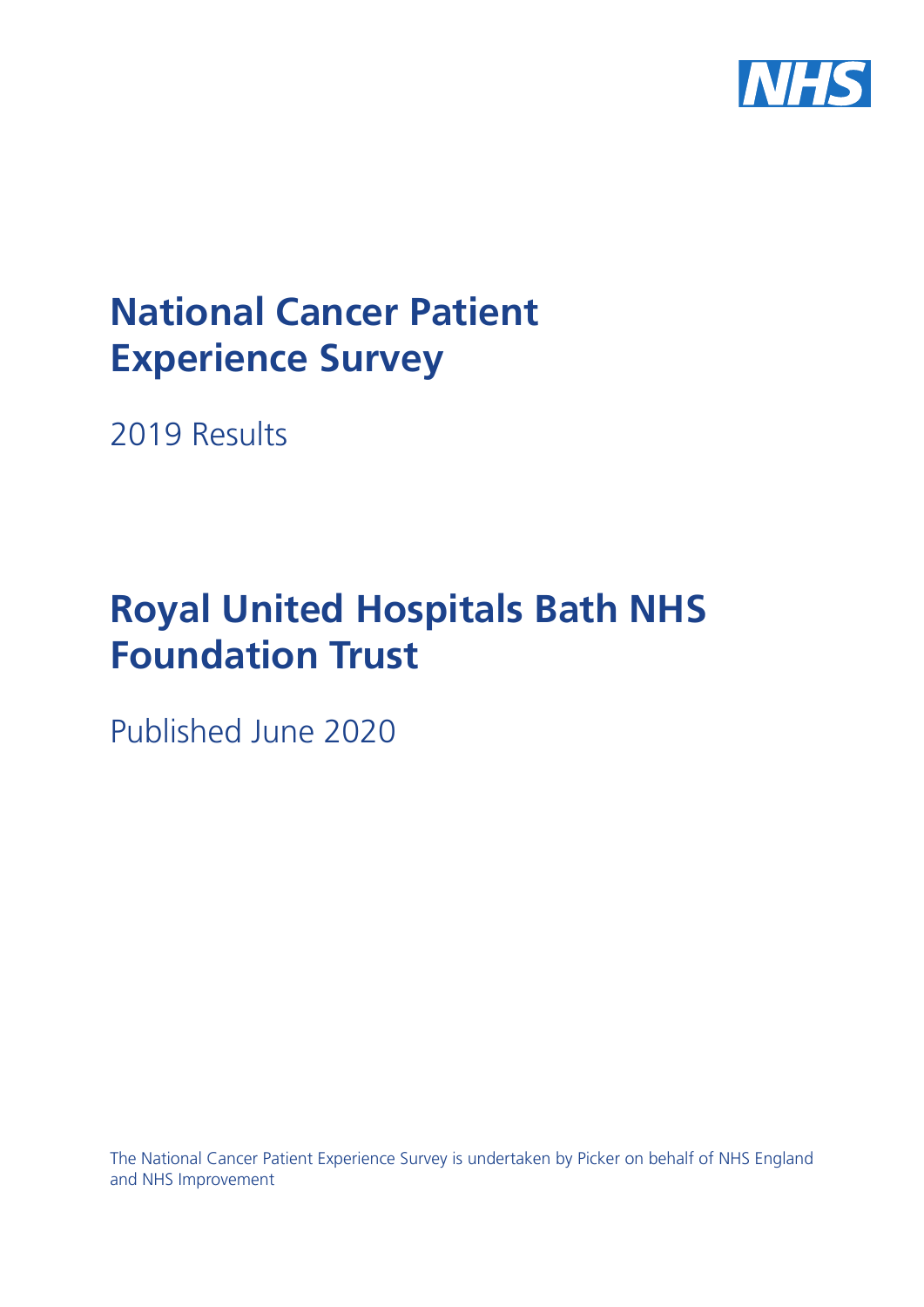# **Executive Summary** Case Mix Adjusted scores

### **Cancer Dashboard Questions**

The following seven questions are included in phase 1 of the Cancer Dashboard developed by Public Health England and NHS England:

Q61. Patient's average rating of care scored from very poor to very good

| $\Omega$ | 2                                                             | 3 | $\overline{4}$ | 5 | 6 | 8 | 9   | 10                                                                                            |  |
|----------|---------------------------------------------------------------|---|----------------|---|---|---|-----|-----------------------------------------------------------------------------------------------|--|
|          |                                                               |   |                |   |   |   | 8.9 |                                                                                               |  |
|          |                                                               |   |                |   |   |   |     | Q18. Patient definitely involved as much as they wanted in decisions about care and treatment |  |
|          |                                                               |   |                |   |   |   |     | Q19. Patient given the name of a CNS who would support them through their treatment           |  |
|          | Q20. Patient found it very or quite easy to contact their CNS |   |                |   |   |   |     |                                                                                               |  |
|          |                                                               |   |                |   |   |   |     | Q39. Patient always felt they were treated with respect and dignity while in hospital         |  |
| 98%      | leaving hospital                                              |   |                |   |   |   |     | Q41. Hospital staff told patient who to contact if worried about condition or treatment after |  |
| 68%      | treatment                                                     |   |                |   |   |   |     | Q55. General practice staff definitely did everything they could to support patient during    |  |

### **Questions Outside Expected Range**

|                                                                                                                  |            | Case Mix Adjusted Scores   |                            |                   |
|------------------------------------------------------------------------------------------------------------------|------------|----------------------------|----------------------------|-------------------|
|                                                                                                                  | 2019 Score | Lower<br>Expected<br>Range | Upper<br>Expected<br>Range | National<br>Score |
| Q11. Patient felt they were told sensitively that they had cancer                                                | 89%        | 83%                        | 89%                        | 86%               |
| Q16. Patient definitely given practical advice and support in dealing with side effects of<br>treatment          | 75%        | 63%                        | 72%                        | 67%               |
| Q17. Patient definitely told about side effects that could affect them in the future                             | 63%        | 52%                        | 62%                        | 57%               |
| Q18. Patient definitely involved as much as they wanted in decisions about care and<br>treatment                 | 85%        | 77%                        | 85%                        | 81%               |
| Q20. Patient found it very or quite easy to contact their CNS                                                    | 90%        | 80%                        | 90%                        | 85%               |
| Q21. Patient got understandable answers to important questions all or most of the time                           | 92%        | 84%                        | 91%                        | 87%               |
| Q22. Hospital staff gave information about support or self-help groups for people with<br>cancer                 | 94%        | 84%                        | 92%                        | 88%               |
| Q23. Hospital staff discussed or gave information about the impact cancer could have on<br>day to day activities | 89%        | 80%                        | 88%                        | 84%               |
| Q24. Hospital staff gave information on getting financial help or possible benefits                              | 78%        | 56%                        | 69%                        | 63%               |
| Q28. Afterwards, staff completely explained how operation had gone in understandable<br>way                      | 86%        | 74%                        | 84%                        | 79%               |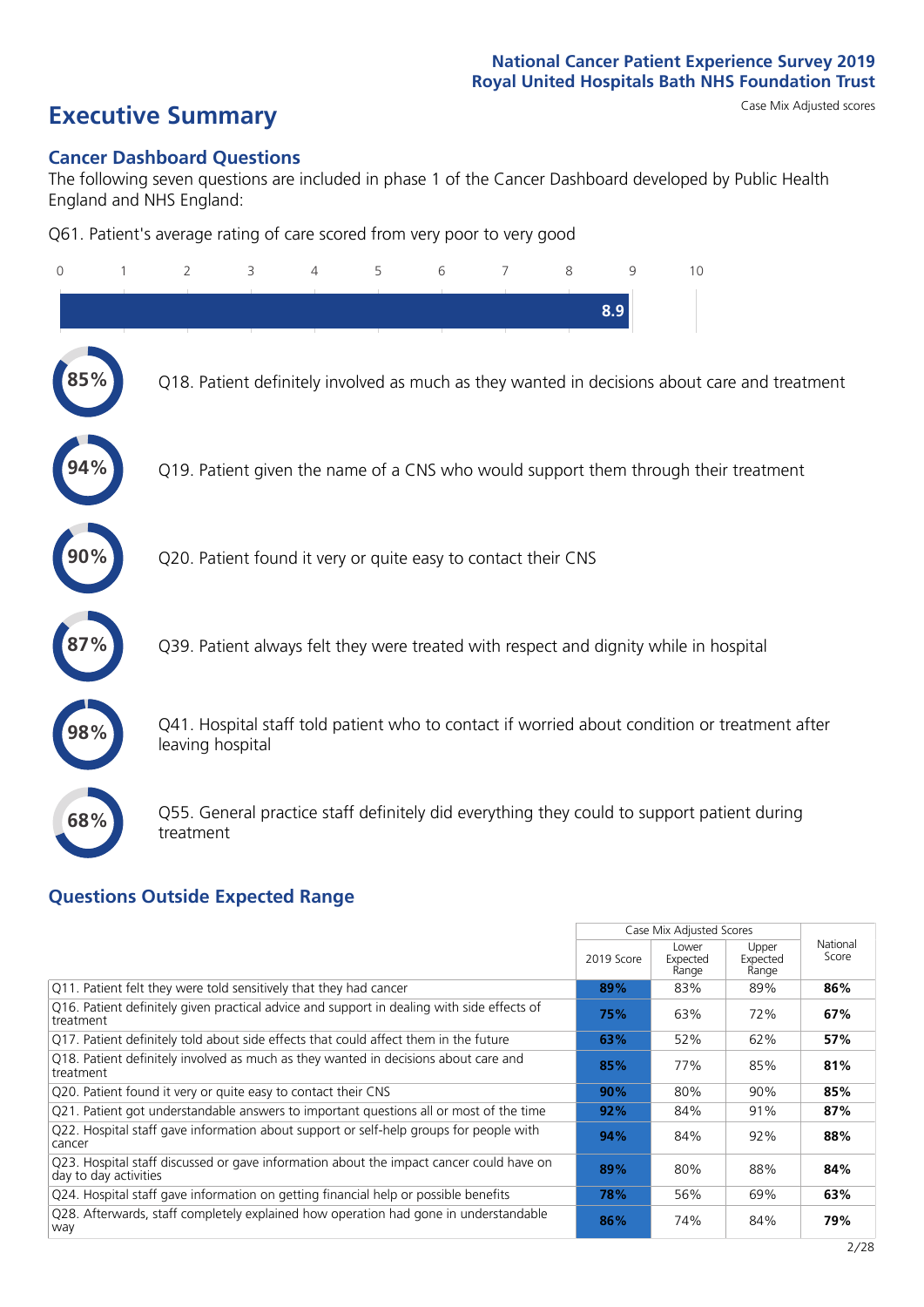|                                                                                                                   |            | Case Mix Adjusted Scores   |                            |                   |
|-------------------------------------------------------------------------------------------------------------------|------------|----------------------------|----------------------------|-------------------|
|                                                                                                                   | 2019 Score | Lower<br>Expected<br>Range | Upper<br>Expected<br>Range | National<br>Score |
| Q41. Hospital staff told patient who to contact if worried about condition or treatment after<br>leaving hospital | 98%        | 91%                        | 97%                        | 94%               |
| Q52. Patient definitely given enough support from health or social services during treatment                      | 61%        | 44%                        | 60%                        | 52%               |
| Q53. Patient definitely given enough support from health or social services after treatment                       | 59%        | 36%                        | 54%                        | 45%               |
| Q54. GP given enough information about patient's condition and treatment                                          | 98%        | 93%                        | 97%                        | 95%               |
| Q55. General practice staff definitely did everything they could to support patient during<br>treatment           | 68%        | 53%                        | 64%                        | 58%               |
| Q56. Different people treating and caring for patient always work well together to give best<br>possible care     | 79%        | 68%                        | 77%                        | 73%               |
| Q58. Overall the administration of care was good or very good                                                     | 93%        | 85%                        | 92%                        | 89%               |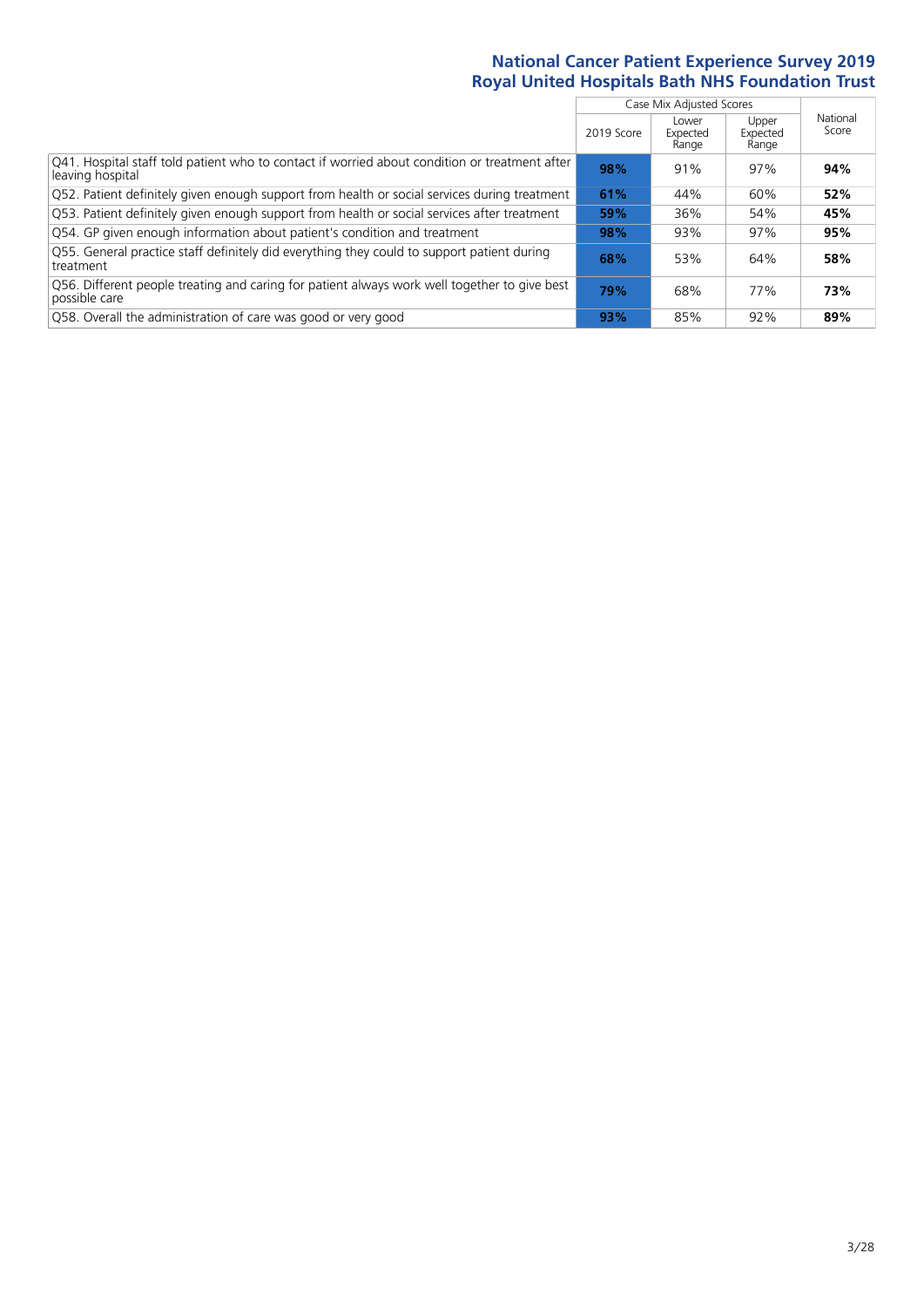## **Introduction**

The National Cancer Patient Experience Survey 2019 is the ninth iteration of the survey first undertaken in 2010. It has been designed to monitor national progress on cancer care; to provide information to drive local quality improvements; to assist commissioners and providers of cancer care; and to inform the work of the various charities and stakeholder groups supporting cancer patients.

The survey was overseen by a national Cancer Patient Experience Advisory Group. This Advisory Group set the principles and objectives of the survey programme and guided questionnaire development. The survey was commissioned and managed by NHS England. The survey provider, Picker, is responsible for designing, running and analysing the survey.

The 2019 survey involved 143 NHS Trusts. Out of 111,366 people, 67,858 people responded to the survey, yielding a response rate of 61%.

# **Methodology**

### **Eligibility, eldwork and survey methods**

The sample for the survey included all adult (aged 16 and over) NHS patients, with a confirmed primary diagnosis of cancer, discharged from an NHS Trust after an inpatient episode or day case attendance for cancer related treatment in the months of April, May and June 2019. The fieldwork for the survey was undertaken between December 2019 and March 2020.

As in the previous four years, the survey used a mixed mode methodology. Questionnaires were sent by post, with two reminders where necessary, but also included an option to complete the questionnaire online. A Freephone helpline and email was available for respondents to opt out, ask questions about the survey, enable them to complete their questionnaire over the phone and provide access to a translation and interpreting facility for those whose first language was not English.

### **Case-mix adjustment**

Both unadjusted and adjusted scores are presented in this report. Case-mix adjusted scores allows us to account for the impact that differing patient populations might have on results. By using the case-mix adjusted estimates we can obtain a greater understanding of how a Trust is performing given their patient population. The factors taken into account in this case-mix adjustment are gender, age, ethnic group, deprivation, and tumour group.

### **Scoring methodology**

Fifty-two questions from the questionnaire are scored as these questions relate directly to patient experience. For all but one question (Q61), scores are presented as the percentage of positive responses out of all scored responses. For Q61, respondents rate their overall care on a scale of 0 to 10, of which the average was calculated for this question's presented score. The percentages in this report have been rounded to the nearest percentage point. Therefore, in some cases the figures do not appear to add up to 100%.

### **Statistical significance**

In the reporting of 2019 results, appropriate statistical tests have been undertaken to identify unadjusted scores for which the change over time is 'statistically significant'. Thirty-seven scored questions in 2019 have been compared with those of 2018 and a statistically significant change between the two years has been reported where identified.

For the scored questions that are comparable beyond 2018, statistically significant change over the five years has also been reported where identified. A statistically significant difference means that the change in the result is very unlikely to have occurred by sampling variation.

### **Suppression**

### **Question-level suppression**

For scores where the base size per question is  $<$ 21, the score will be suppressed and replaced with an asterisk (\*). The base size will include neutral response options.

### **Double suppression**

If any group within a particular sub-group breakdown (such as the tumour group breakdown) has <21 responses, then the figure for this particular group is suppressed and replaced with an asterisk (\*). If there is only one group within the sub-group breakdown that has <21 respondents, and is therefore suppressed, the group with the next lowest number of respondents is also supressed and replaced with an asterisk (\*) (regardless if it is greater than or less than 21).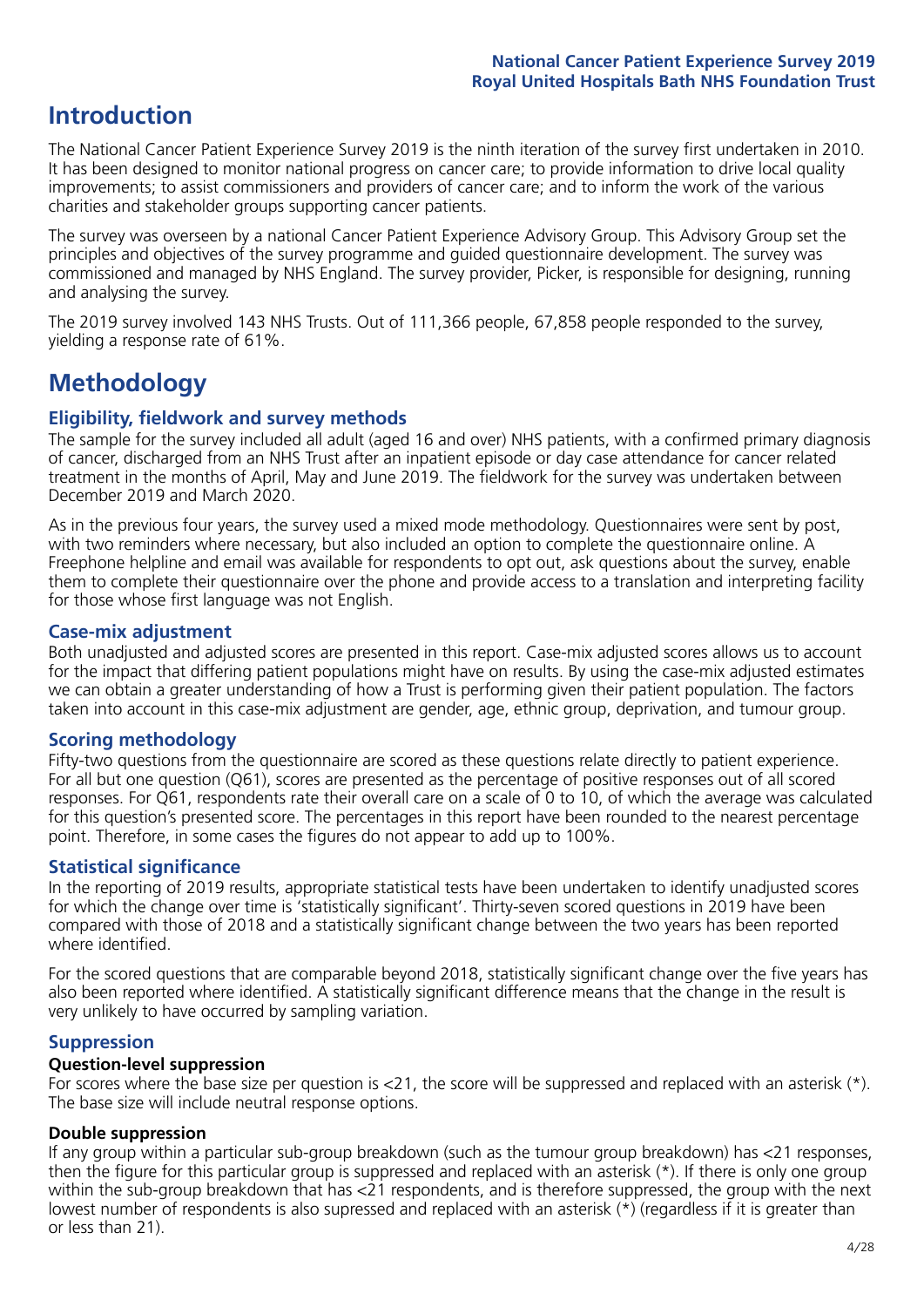## **Understanding the results**

This report shows how this Trust scored for each question in the survey, compared with national results and previous year's results. It is aimed at helping individual Trusts to understand their performance and identify areas for local improvement. Below is a description of the type of results presented within this report and how to understand them.

### **Expected range charts**

The expected range charts in this report show a bar with the lowest and highest score received for each question nationally. Within this bar, an expected range is given (in grey) and a black diamond represents the actual score for this Trust.

Trusts whose score is above the upper limit of the expected range (in the dark blue) are positive outliers, with a score statistically significantly higher than the national mean. This indicates that the Trust performs better than what Trusts of the same size and demographics are expected to perform. The opposite is true if the score is below the lower limit of the expected range (in the light blue); these are negative outliers. For scores within the expected range (in the grey), the score is what we would expect given the Trust's size and demographics.

### **Comparability tables**

The comparability tables show the 2018 and 2019 unadjusted scores for this Trust for each scored question. If there is a significant change from 2018 and 2019 or overall from 2015 to 2019, an arrow will be presented for the direction of change. The adjusted 2019 score will also be presented for each scored question along with the lower and upper expected range and national score. Scores above the upper limit of the expected range will be highlighted dark blue, scores below the lower limit of the expected range will be highlighted light blue, and scores within the lower and upper limit of the expected ranges will be highlighted grey.

### **Tumour type tables**

The tumour type tables show the unadjusted scores for each scored question for each of the 13 tumour groups. The national score for that tumour group is also shown. Unadjusted scores for the same tumour type across different Trusts may not be comparable, as they do not account for the impact that differing patient populations might have on results. Central nervous system is abbreviated as 'CNS' and lower gastrointestinal tract is abbreviated as 'LGT' throughout this report.

### **Year on year charts**

The year on year charts show five columns representing the unadjusted scores of the last five years (2015, 2016, 2017, 2018 and 2019) for each scored question.

### **Notes on specific questions**

Following the development phase of the 2019 survey, several changes were made to the questionnaire. Six scored questions were amended (Q5, Q18, Q30, Q35, Q56 and Q60) and one non-scored question (Q29) was amended that impacted the comparability of questions Q30 to Q41. Of all questions changed or impacted by change, only Q60 is presented with historical comparisons; though the results should be interpreted with caution.

### **Unadjusted data and case-mix adjusted data**

Unadjusted data should be used to see the actual responses from patients relating to the Trust. Case-mix adjusted data, together with expected ranges, should be used to understand whether the results are significantly higher or lower than national results taking account of the patient mix.

### **Further information**

This research was carried out in accordance with the international standard for organisations conducting social research (accreditation to ISO20252:2012; certificate number GB08/74322). The 2019 survey data has been produced and published in line with the Code of Practice for Official Statistics.

For more information on the methodology, please see the Technical Document. It can be viewed along with the 2019 questionnaire and survey quidance on the website at [www.ncpes.co.uk](https://www.ncpes.co.uk/supporting-documents). For all other outputs at National, Trust, CCG and Cancer Alliance level, please see the PDF reports, Excel tables and dashboards at [www.ncpes.co.uk.](https://www.ncpes.co.uk/current-results)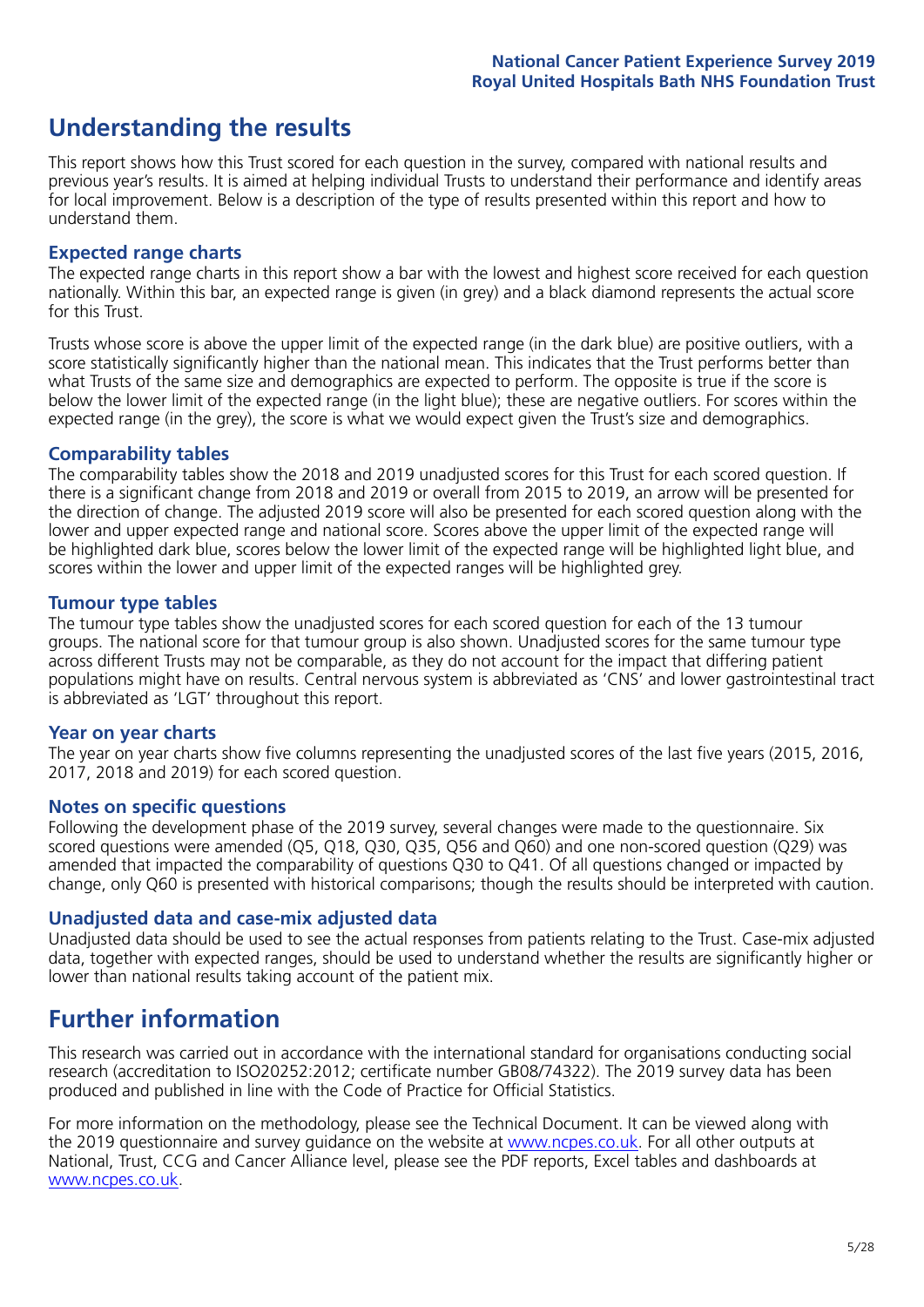### **Response Rate**

### **Overall Response Rate**

480 patients responded out of a total of 729 patients, resulting in a response rate of 66%.

|          | Sample Size | Adjusted<br>Sample | Completed | Response Rate |
|----------|-------------|--------------------|-----------|---------------|
| Trust    | 775         | 729                | 480       | 66%           |
| National | 119,855     | 111.366            | 67.858    | 61%           |

### **Respondents by Survey Type**

|                            | Number of<br>Respondents |
|----------------------------|--------------------------|
| Online                     | 47                       |
| Paper                      | 433                      |
| Phone                      | $\left( \right)$         |
| <b>Translation Service</b> |                          |

### **Respondents by Tumour Group**

|                      | Number of<br>Respondents |
|----------------------|--------------------------|
| Brain / CNS          | ∩                        |
| <b>Breast</b>        | 93                       |
| Colorectal / LGT     | 60                       |
| Gynaecological       | 18                       |
| Haematological       | 119                      |
| <b>Head and Neck</b> | 1 <sub>3</sub>           |
| Lung                 | 12                       |
| Prostate             | 55                       |
| Sarcoma              | 1                        |
| Skin                 | $\overline{2}$           |
| <b>Upper Gastro</b>  | 12                       |
| Urological           | 26                       |
| Other                | 69                       |

### **Respondents by Age and Gender**

Respondents year of birth has been used to determine age. This information has been amalgamated into 8 age bands. The age and gender distribution for the Trust was as follows:

|        | Age 16-24 | Age 25-34 | Age 35-44 | Age 45-54 | Age 55-64 | Age 65-74 | Age 75-84      | Age 85+ | Total |
|--------|-----------|-----------|-----------|-----------|-----------|-----------|----------------|---------|-------|
| Male   |           |           | 4         | 14        | 48        |           | 6 <sup>1</sup> | 13      | 212   |
| Female |           |           |           | 29        | 57        | 84        | 73             | 13      | 268   |
| Total  |           |           | 13        | 43        | 105       | 155       | 134            | 26      | 480   |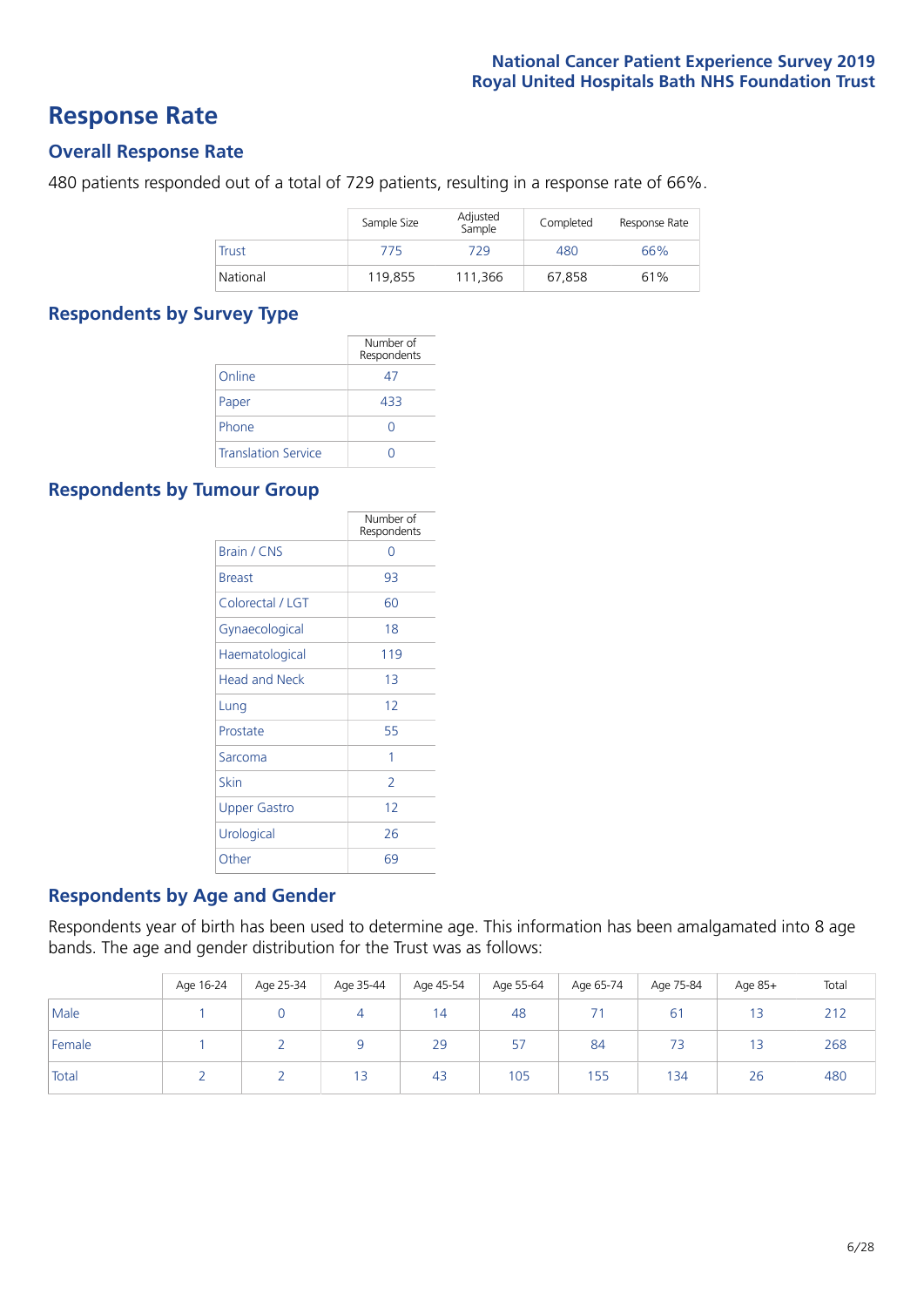# **Expected Range Charts**

| Lower Expected Range<br>Average                                                                                                                                                                                                                                                                                                                                                                                                                                                                                             |       |     | Upper Expected Range |     |     |     | Case Mix Adjusted Score |          |                          |                        |                 |  |
|-----------------------------------------------------------------------------------------------------------------------------------------------------------------------------------------------------------------------------------------------------------------------------------------------------------------------------------------------------------------------------------------------------------------------------------------------------------------------------------------------------------------------------|-------|-----|----------------------|-----|-----|-----|-------------------------|----------|--------------------------|------------------------|-----------------|--|
| <b>SEEING YOUR GP</b><br>Q1. Saw GP once or twice before being told they needed to go to<br>hospital<br>Q2. Patient thought they were seen as soon as necessary                                                                                                                                                                                                                                                                                                                                                             | $0\%$ | 10% | 20%                  | 30% | 40% | 50% | 60%                     | 70%      | 80%<br>80%<br>85%        | 90% 100%               |                 |  |
| <b>DIAGNOSTIC TESTS</b><br>Q5. Received all the information needed about the test<br>Q6. The length of time waiting for the test to be done was about<br>right<br>Q7. Test results explained in completely understandable way                                                                                                                                                                                                                                                                                               | $0\%$ | 10% | 20%                  | 30% | 40% | 50% | 60%                     | 70%      | 80%<br>81%               | 91%                    | 90% 100%<br>95% |  |
| <b>FINDING OUT WHAT WAS WRONG WITH YOU</b><br>Q10. Patient told they could bring a family member or friend when<br>first told they had cancer<br>Q11. Patient felt they were told sensitively that they had cancer<br>Q12. Patient completely understood the explanation of what was<br>wrong<br>Q13. Patient given easy to understand written information about<br>the type of cancer they had                                                                                                                             | 0%    | 10% | 20%                  | 30% | 40% | 50% | 60%                     | 70%      | 80%<br>77%<br>76%<br>78% | 89%                    | 90% 100%        |  |
| <b>DECIDING THE BEST TREATMENT FOR YOU</b><br>Q14. Patient felt that treatment options were completely explained<br>Q15. Patient felt possible side effects were definitely explained in<br>an understandable way<br>Q16. Patient definitely given practical advice and support in dealing<br>with side effects of treatment<br>Q17. Patient definitely told about side effects that could affect<br>them in the future<br>Q18. Patient definitely involved as much as they wanted in<br>decisions about care and treatment | $0\%$ | 10% | 20%                  | 30% | 40% | 50% | 60%<br>63%              | 70%<br>♦ | 80%<br>75%<br>75%        | 90% 100%<br>84%<br>85% |                 |  |
| <b>CLINICAL NURSE SPECIALIST (CNS)</b><br>Q19. Patient given the name of a CNS who would support them<br>through their treatment<br>Q20. Patient found it very or quite easy to contact their CNS<br>Q21. Patient got understandable answers to important questions<br>all or most of the time                                                                                                                                                                                                                              | $0\%$ | 10% | 20%                  | 30% | 40% | 50% | 60%                     | 70%      | 80%                      | 94%<br>90%<br>92%      | 90% 100%        |  |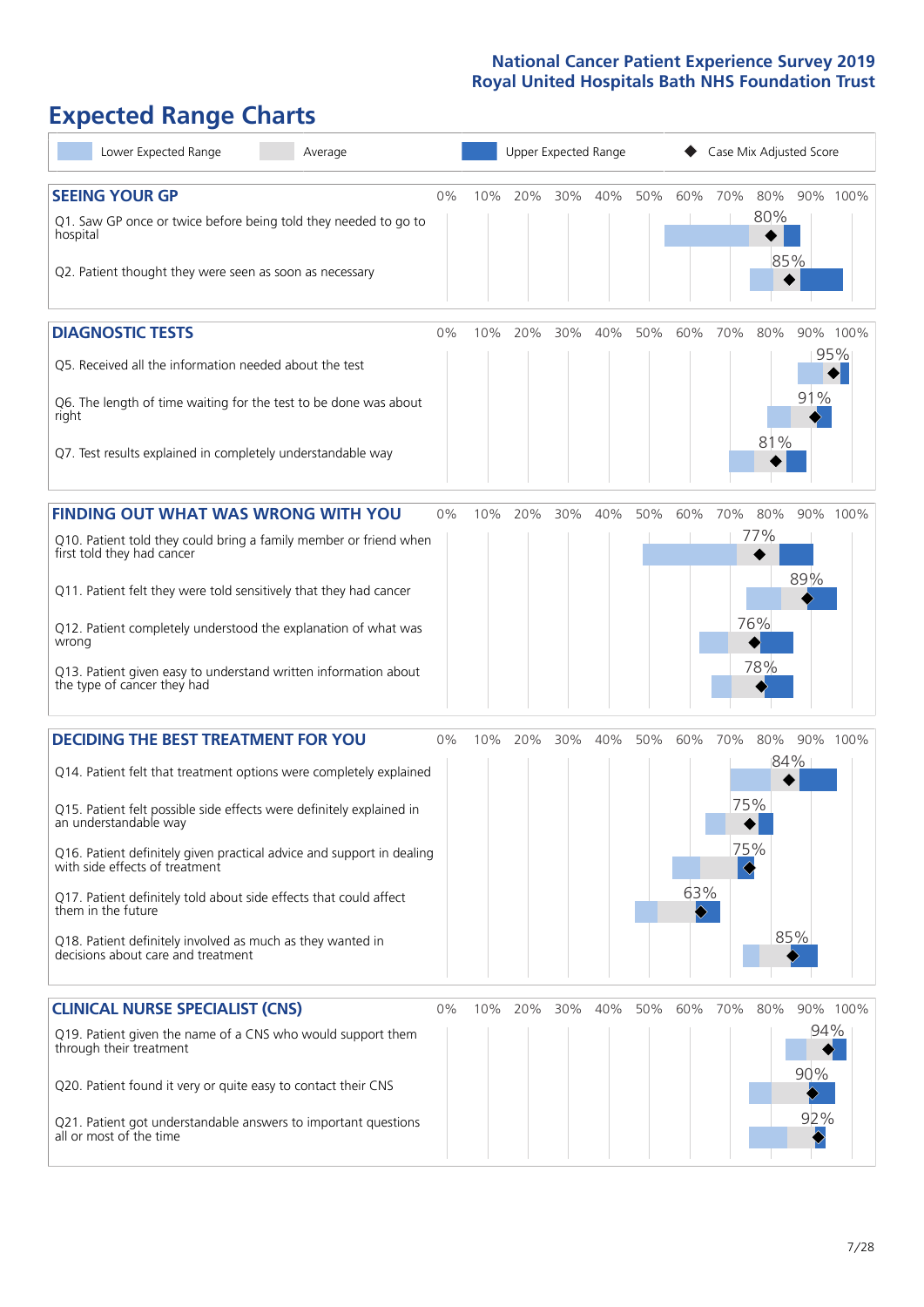# **Expected Range Charts**

| Lower Expected Range<br>Average                                                                                   | Upper Expected Range |     |     |     |     |     | Case Mix Adjusted Score |          |          |  |  |
|-------------------------------------------------------------------------------------------------------------------|----------------------|-----|-----|-----|-----|-----|-------------------------|----------|----------|--|--|
| <b>SUPPORT FOR PEOPLE WITH CANCER</b><br>0%                                                                       | 10%                  | 20% | 30% | 40% | 50% | 60% | 70%                     | 80%      | 90% 100% |  |  |
| Q22. Hospital staff gave information about support or self-help<br>groups for people with cancer                  |                      |     |     |     |     |     |                         |          | 94%      |  |  |
| Q23. Hospital staff discussed or gave information about the impact<br>cancer could have on day to day activities  |                      |     |     |     |     |     |                         |          | 89%<br>♦ |  |  |
| Q24. Hospital staff gave information on getting financial help or<br>possible benefits                            |                      |     |     |     |     |     |                         | 78%<br>♦ |          |  |  |
| Q25. Hospital staff told patient they could get free prescriptions                                                |                      |     |     |     |     |     |                         |          | 87%      |  |  |
| <b>OPERATIONS</b><br>$0\%$                                                                                        | 10%                  | 20% | 30% | 40% | 50% | 60% | 70%                     | 80%      | 90% 100% |  |  |
| Q27. Beforehand, patient had all the information needed about the<br>operation                                    |                      |     |     |     |     |     |                         |          | 97%      |  |  |
| Q28. Afterwards, staff completely explained how operation had<br>gone in understandable way                       |                      |     |     |     |     |     |                         |          | 86%      |  |  |
| <b>HOSPITAL CARE AS AN INPATIENT</b><br>0%                                                                        | 10%                  | 20% | 30% | 40% | 50% | 60% | 70%                     | 80%      | 90% 100% |  |  |
| Q30. Hospital staff didn't talk in front of patient as if patient wasn't<br>there                                 |                      |     |     |     |     |     |                         | 83%      |          |  |  |
| Q31. Patient had confidence and trust in all doctors treating them                                                |                      |     |     |     |     |     |                         | 85%      |          |  |  |
| Q32. Patient's family or someone close definitely felt able to talk to<br>a doctor                                |                      |     |     |     |     |     | 74%                     |          |          |  |  |
| Q33. Patient had confidence and trust in all the ward nurses<br>treating them                                     |                      |     |     |     |     |     |                         | 79%      |          |  |  |
| Q34. Patient thought there were always or nearly always enough<br>nurses on duty to care for them                 |                      |     |     |     |     |     | 65%                     |          |          |  |  |
| Q35. All hospital staff asked patient what name they prefer to be<br>called by                                    |                      |     |     |     |     |     |                         | 77%      |          |  |  |
| Q36. Patient always given enough privacy when discussing<br>condition or treatment                                |                      |     |     |     |     |     |                         | 85%      |          |  |  |
| Q37. Patient definitely found hospital staff to discuss worries or<br>fears during their inpatient visit          |                      |     |     |     |     | 60% |                         |          |          |  |  |
| Q38. Hospital staff definitely did everything they could to help<br>control pain                                  |                      |     |     |     |     |     |                         |          | 86%      |  |  |
| Q39. Patient always felt they were treated with respect and dignity<br>while in hospital                          |                      |     |     |     |     |     |                         |          | 87%      |  |  |
| Q40. Patient given clear written information about what should or<br>should not do after leaving hospital         |                      |     |     |     |     |     |                         | 84%      |          |  |  |
| Q41. Hospital staff told patient who to contact if worried about<br>condition or treatment after leaving hospital |                      |     |     |     |     |     |                         |          | 98%      |  |  |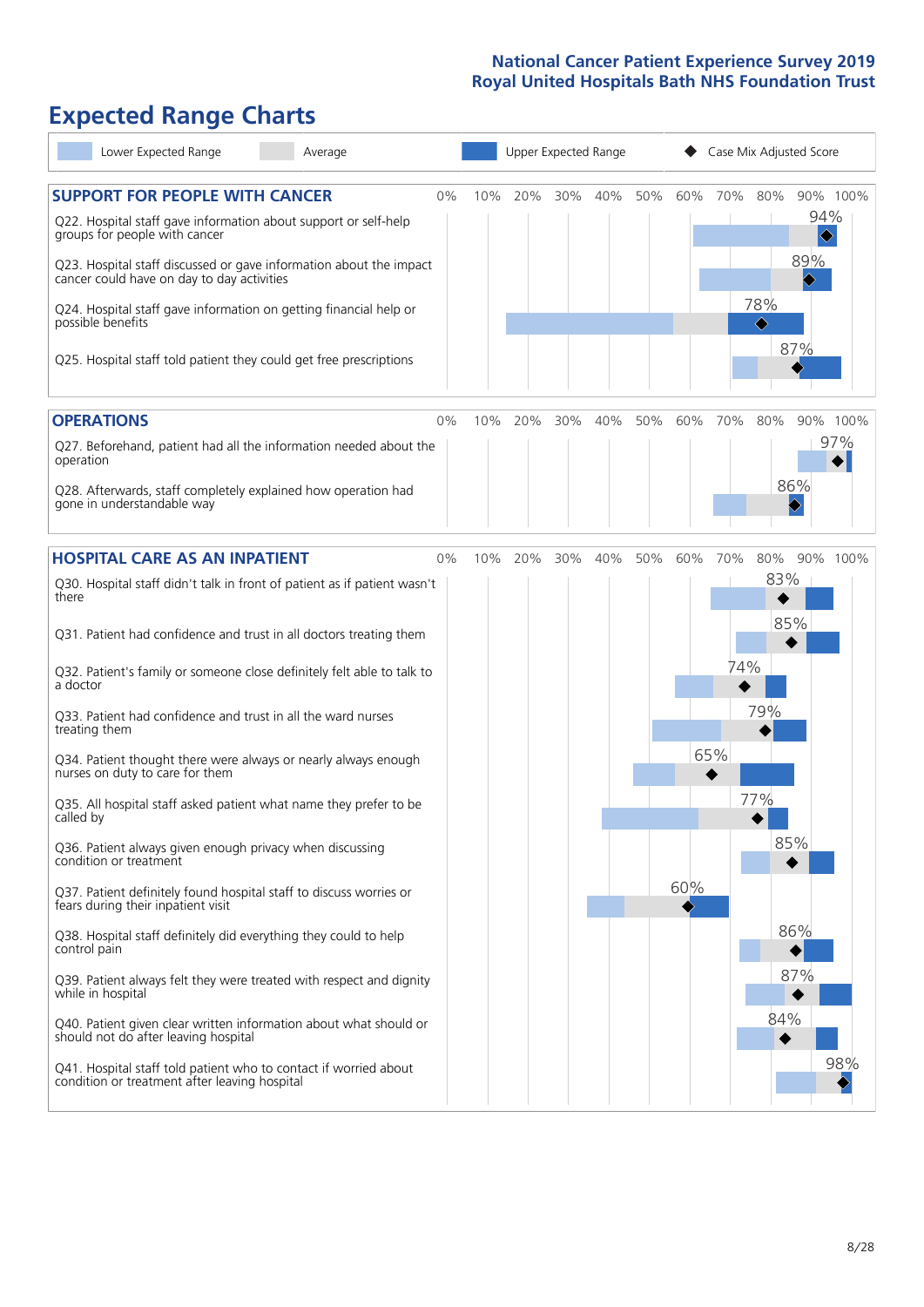# **Expected Range Charts**

| Lower Expected Range<br>Average                                                                                       |                |        | Upper Expected Range |     |     |     |                   |          |          | Case Mix Adjusted Score |          |
|-----------------------------------------------------------------------------------------------------------------------|----------------|--------|----------------------|-----|-----|-----|-------------------|----------|----------|-------------------------|----------|
| <b>HOSPITAL CARE AS A DAY PATIENT / OUTPATIENT 0%</b>                                                                 |                | 10%    | 20%                  | 30% | 40% | 50% | 60%               |          | 70% 80%  |                         | 90% 100% |
| Q43. Patient definitely found hospital staff to discuss worries or<br>fears during their outpatient or day case visit |                |        |                      |     |     |     |                   |          | $ 75\% $ |                         |          |
| Q44. Cancer doctor had the right documents at patient's last<br>outpatient appointment                                |                |        |                      |     |     |     |                   |          |          |                         | 96%      |
| Q46. Beforehand patient completely had all information needed<br>about radiotherapy treatment                         |                |        |                      |     |     |     |                   |          |          | 88%                     |          |
| Q47. Patient completely given understandable information about<br>whether radiotherapy was working                    |                |        |                      |     |     |     |                   | 67%      |          |                         |          |
| Q49. Beforehand patient completely had all information needed<br>about chemotherapy treatment                         |                |        |                      |     |     |     |                   |          | 83%      |                         |          |
| Q50. Patient given enough information about whether<br>chemotherapy was working in a completely understandable way    |                |        |                      |     |     |     |                   | 67%      |          |                         |          |
| <b>HOME CARE AND SUPPORT</b>                                                                                          | 0%             | 10%    | 20%                  | 30% | 40% | 50% | 60%               | 70%      | 80%      |                         | 90% 100% |
| Q51. Hospital staff definitely gave family or someone close all the<br>information needed to help care at home        |                |        |                      |     |     |     | 63%               |          |          |                         |          |
| Q52. Patient definitely given enough support from health or social<br>services during treatment                       |                |        |                      |     |     |     | 61%               |          |          |                         |          |
| Q53. Patient definitely given enough support from health or social<br>services after treatment                        |                |        |                      |     |     |     | 59%<br>$\Diamond$ |          |          |                         |          |
| <b>CARE FROM YOUR GENERAL PRACTICE</b>                                                                                | $0\%$          | 10%    | 20%                  | 30% | 40% | 50% | 60%               | 70%      | 80%      |                         | 90% 100% |
| Q54. GP given enough information about patient's condition and<br>treatment                                           |                |        |                      |     |     |     |                   |          |          |                         | 98%      |
| Q55. General practice staff definitely did everything they could to<br>support patient during treatment               |                |        |                      |     |     |     |                   | 68%<br>◇ |          |                         |          |
| <b>YOUR OVERALL NHS CARE</b>                                                                                          | 0%             | $10\%$ | 20%                  | 30% | 40% | 50% | 60%               | 70%      | 80%      |                         | 90% 100% |
| Q56. Different people treating and caring for patient always work<br>well together to give best possible care         |                |        |                      |     |     |     |                   |          | 79%      |                         |          |
| Q57. Patient given a care plan                                                                                        |                |        |                      |     | 39% |     |                   |          |          |                         |          |
| Q58. Overall the administration of care was good or very good                                                         |                |        |                      |     |     |     |                   |          |          | 93%                     |          |
| Q59. Patient felt length of time for attending clinics and<br>appointments for cancer was about right                 |                |        |                      |     |     |     |                   | 73%      |          |                         |          |
| Q60. Someone discussed with patient whether they would like to<br>take part in cancer research                        |                |        |                      |     | 35% |     |                   |          |          |                         |          |
|                                                                                                                       | $\overline{0}$ |        | 2                    | 3   | 4   | 5   | 6                 | 7        | 8        | 9                       | 10       |
| Q61. Patient's average rating of care scored from very poor to very<br>good                                           |                |        |                      |     |     |     |                   |          |          | 8.9                     |          |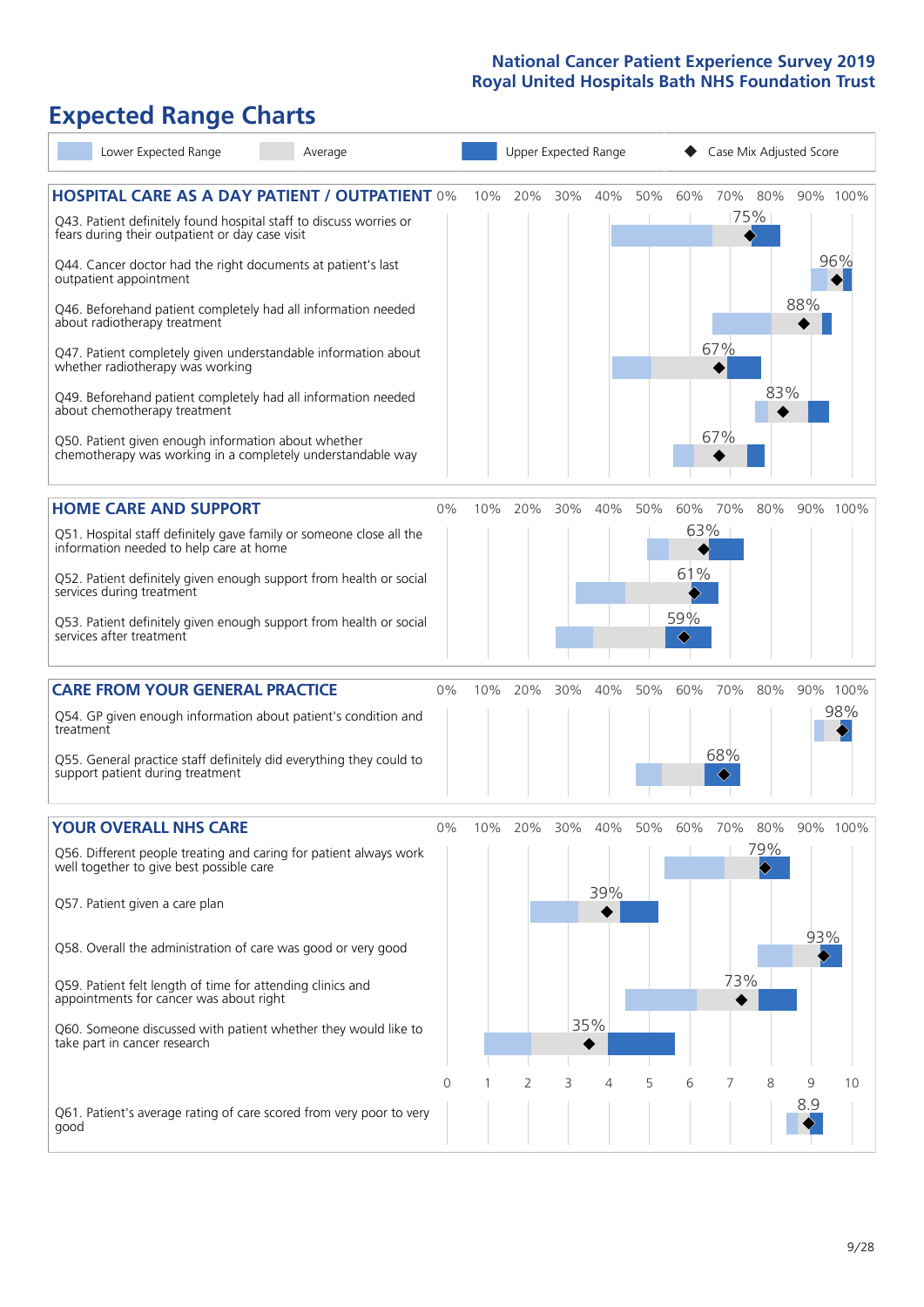# **Comparability Tables**

\* Indicates where a score has been suppressed because there are less than 21 responses.

\*\* No score available for 2018.

 $\triangle$  or  $\nabla$ 

Change 2018-2019: Indicates where 2019 score is significantly higher or lower than 2018 score Change Overall: Indicates significant change overall (2015, 2016, 2017, 2018 and 2019).

Adjusted Score below Lower Expected Range Adjusted Score between Upper and Lower Expected Ranges Adjusted Score above Upper Expected Range

|                                                                             |           |               | Unadjusted Scores |               |                                                 |         |               | Case Mix Adjusted Scores            |                |                   |  |
|-----------------------------------------------------------------------------|-----------|---------------|-------------------|---------------|-------------------------------------------------|---------|---------------|-------------------------------------|----------------|-------------------|--|
|                                                                             | 2018<br>n | 2018<br>Score | 2019<br>n         | 2019<br>Score | $  \overline{Change}  $ Change<br>2018-<br>2019 | Overall | 2019<br>Score | Lower<br>Expected Expected<br>Range | Upper<br>Range | National<br>Score |  |
| <b>SEEING YOUR GP</b>                                                       |           |               |                   |               |                                                 |         |               |                                     |                |                   |  |
| Q1. Saw GP once or twice before being told they needed to go<br>to hospital | 391       | 72%           | 359               | 79%           | ▲                                               |         | 80%           | 75%                                 | 83%            | 79%               |  |
| Q2. Patient thought they were seen as soon as necessary                     | 526       | 85%           | 471               | 84%           |                                                 |         | 85%           | 81%                                 | 87%            | 84%               |  |
| <b>DIAGNOSTIC TESTS</b>                                                     |           |               |                   |               |                                                 |         |               |                                     |                |                   |  |
| Q5. Received all the information needed about the test                      | $***$     | **            | 389               | 96%           |                                                 |         | 95%           | 93%                                 | 97%            | 95%               |  |

| Q5. Received all the implifiation needed about the test                   | .     | .   | כסכ | 90% |  | 9370 D | - 20 70 | <b>9770</b> | ו ס7כופ |
|---------------------------------------------------------------------------|-------|-----|-----|-----|--|--------|---------|-------------|---------|
| O6. The length of time waiting for the test to be done was<br>about right | $43-$ | 87% | 390 | 91% |  | 91%    | 85%     | 91%         | 88%     |
| Q7. Test results explained in completely understandable way               | 441   | 84% | 397 | 81% |  | 81%    | 76%     | 84%         | 80%     |

| <b>FINDING OUT WHAT WAS WRONG WITH YOU</b>                                                      |     |     |     |     |     |     |     |     |
|-------------------------------------------------------------------------------------------------|-----|-----|-----|-----|-----|-----|-----|-----|
| Q10. Patient told they could bring a family member or friend<br>when first told they had cancer | 477 | 77% | 440 | 76% | 77% | 72% | 82% | 77% |
| Q11. Patient felt they were told sensitively that they had cancer                               | 529 | 85% | 476 | 89% | 89% | 83% | 89% | 86% |
| Q12. Patient completely understood the explanation of what<br>was wrong                         | 536 | 75% | 475 | 75% | 76% | 69% | 77% | 73% |
| Q13. Patient given easy to understand written information<br>about the type of cancer they had  | 479 | 77% | 430 | 78% | 78% | 70% | 79% | 74% |

| <b>DECIDING THE BEST TREATMENT FOR YOU</b>                                                              |      |     |     |     |     |     |     |     |
|---------------------------------------------------------------------------------------------------------|------|-----|-----|-----|-----|-----|-----|-----|
| Q14. Patient felt that treatment options were completely<br>explained                                   | 468  | 82% | 421 | 84% | 84% | 80% | 87% | 83% |
| Q15. Patient felt possible side effects were definitely explained<br>in an understandable way           | 506  | 75% | 457 | 74% | 75% | 69% | 77% | 73% |
| Q16. Patient definitely given practical advice and support in<br>dealing with side effects of treatment | 508  | 68% | 448 | 74% | 75% | 63% | 72% | 67% |
| Q17. Patient definitely told about side effects that could affect<br>them in the future                 | 473  | 61% | 416 | 61% | 63% | 52% | 62% | 57% |
| Q18. Patient definitely involved as much as they wanted in<br>decisions about care and treatment        | $**$ | **  | 463 | 85% | 85% | 77% | 85% | 81% |

| <b>CLINICAL NURSE SPECIALIST (CNS)</b>                                                    |     |     |     |     |  |     |     |     |     |
|-------------------------------------------------------------------------------------------|-----|-----|-----|-----|--|-----|-----|-----|-----|
| Q19. Patient given the name of a CNS who would support them<br>through their treatment    | 515 | 90% | 454 | 94% |  | 94% | 89% | 95% | 92% |
| Q20. Patient found it very or quite easy to contact their CNS                             | 394 | 87% | 377 | 90% |  | 90% | 80% | 90% | 85% |
| Q21. Patient got understandable answers to important<br>questions all or most of the time | 376 | 91% | 358 | 92% |  | 92% | 84% | 91% | 87% |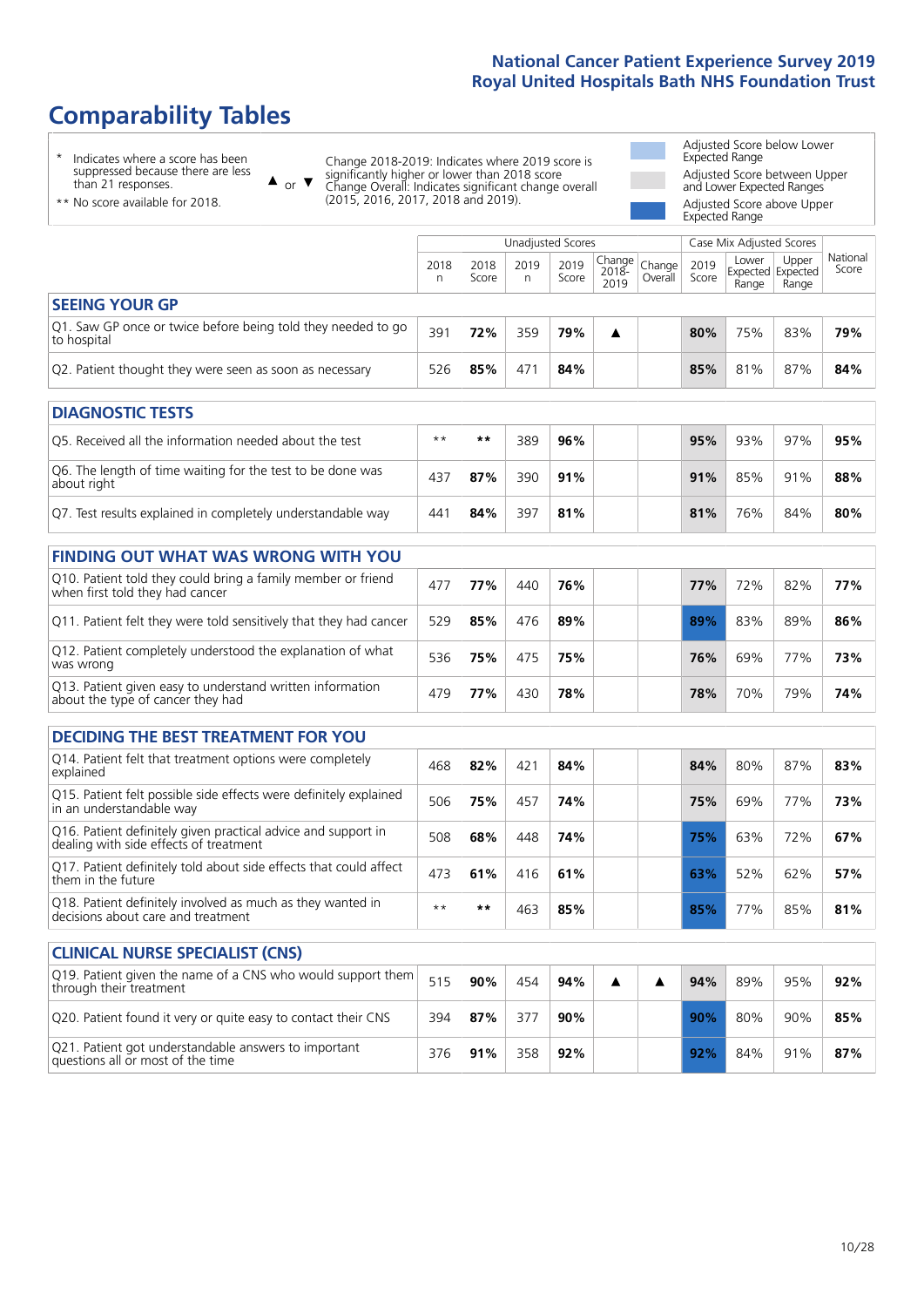# **Comparability Tables**

\* Indicates where a score has been suppressed because there are less than 21 responses.

\*\* No score available for 2018.

 $\triangle$  or  $\nabla$ 

Change 2018-2019: Indicates where 2019 score is significantly higher or lower than 2018 score Change Overall: Indicates significant change overall (2015, 2016, 2017, 2018 and 2019).

Adjusted Score below Lower Expected Range Adjusted Score between Upper and Lower Expected Ranges Adjusted Score above Upper Expected Range

|                                                                                                                   |              |               | Unadjusted Scores |               |                         |                   |               | Case Mix Adjusted Scores |                                     |                   |
|-------------------------------------------------------------------------------------------------------------------|--------------|---------------|-------------------|---------------|-------------------------|-------------------|---------------|--------------------------|-------------------------------------|-------------------|
|                                                                                                                   | 2018<br>n    | 2018<br>Score | 2019<br>n         | 2019<br>Score | Change<br>2018-<br>2019 | Change<br>Overall | 2019<br>Score | Lower<br>Range           | Upper<br>Expected Expected<br>Range | National<br>Score |
| <b>SUPPORT FOR PEOPLE WITH CANCER</b>                                                                             |              |               |                   |               |                         |                   |               |                          |                                     |                   |
| Q22. Hospital staff gave information about support or self-help<br>groups for people with cancer                  | 435          | 91%           | 402               | 94%           |                         | ▲                 | 94%           | 84%                      | 92%                                 | 88%               |
| Q23. Hospital staff discussed or gave information about the<br>impact cancer could have on day to day activities  | 365          | 85%           | 329               | 89%           |                         | ▲                 | 89%           | 80%                      | 88%                                 | 84%               |
| Q24. Hospital staff gave information on getting financial help or<br>possible benefits                            | 276          | 68%           | 264               | 77%           |                         | ▲                 | 78%           | 56%                      | 69%                                 | 63%               |
| Q25. Hospital staff told patient they could get free prescriptions                                                | 239          | 89%           | 231               | 87%           |                         |                   | 87%           | 77%                      | 87%                                 | 82%               |
| <b>OPERATIONS</b>                                                                                                 |              |               |                   |               |                         |                   |               |                          |                                     |                   |
| Q27. Beforehand, patient had all the information needed about<br>the operation                                    | 235          | 99%           | 229               | 97%           |                         |                   | 97%           | 94%                      | 99%                                 | 96%               |
| Q28. Afterwards, staff completely explained how operation had<br>gone in understandable way                       | 236          | 83%           | 228               | 86%           |                         |                   | 86%           | 74%                      | 84%                                 | 79%               |
| <b>HOSPITAL CARE AS AN INPATIENT</b>                                                                              |              |               |                   |               |                         |                   |               |                          |                                     |                   |
| Q30. Hospital staff didn't talk in front of patient as if patient<br>wasn't there                                 | $**$         | $***$         | 215               | 85%           |                         |                   | 83%           | 79%                      | 89%                                 | 84%               |
| Q31. Patient had confidence and trust in all doctors treating<br>them                                             | $\star\star$ | $***$         | 215               | 86%           |                         |                   | 85%           | 79%                      | 89%                                 | 84%               |
| Q32. Patient's family or someone close definitely felt able to talk<br>to a doctor                                | $\star\star$ | $***$         | 182               | 73%           |                         |                   | 74%           | 66%                      | 79%                                 | 72%               |
| Q33. Patient had confidence and trust in all the ward nurses<br>treating them                                     | $* *$        | $***$         | 214               | 79%           |                         |                   | 79%           | 68%                      | 81%                                 | 74%               |
| Q34. Patient thought there were always or nearly always<br>enough nurses on duty to care for them                 | $**$         | $***$         | 215               | 66%           |                         |                   | 65%           | 56%                      | 72%                                 | 64%               |
| Q35. All hospital staff asked patient what name they prefer to<br>be called by                                    | $**$         | $***$         | 211               | 76%           |                         |                   | 77%           | 62%                      | 79%                                 | 71%               |
| Q36. Patient always given enough privacy when discussing<br>condition or treatment                                | $\star\star$ | $***$         | 214               | 86%           |                         |                   | 85%           | 80%                      | 89%                                 | 85%               |
| Q37. Patient definitely found hospital staff to discuss worries or<br>fears during their inpatient visit          | $* *$        | $***$         | 146               | 59%           |                         |                   | 60%           | 44%                      | 60%                                 | 52%               |
| Q38. Hospital staff definitely did everything they could to help<br>control pain                                  | $* *$        | $***$         | 192               | 86%           |                         |                   | 86%           | 77%                      | 88%                                 | 83%               |
| Q39. Patient always felt they were treated with respect and<br>dignity while in hospital                          | $\star\star$ | $***$         | 215               | 87%           |                         |                   | 87%           | 83%                      | 92%                                 | 88%               |
| Q40. Patient given clear written information about what should<br>or should not do after leaving hospital         | $**$         | $***$         | 197               | 84%           |                         |                   | 84%           | 81%                      | 91%                                 | 86%               |
| Q41. Hospital staff told patient who to contact if worried about<br>condition or treatment after leaving hospital | $**$         | $***$         | 204               | 98%           |                         |                   | 98%           | 91%                      | 97%                                 | 94%               |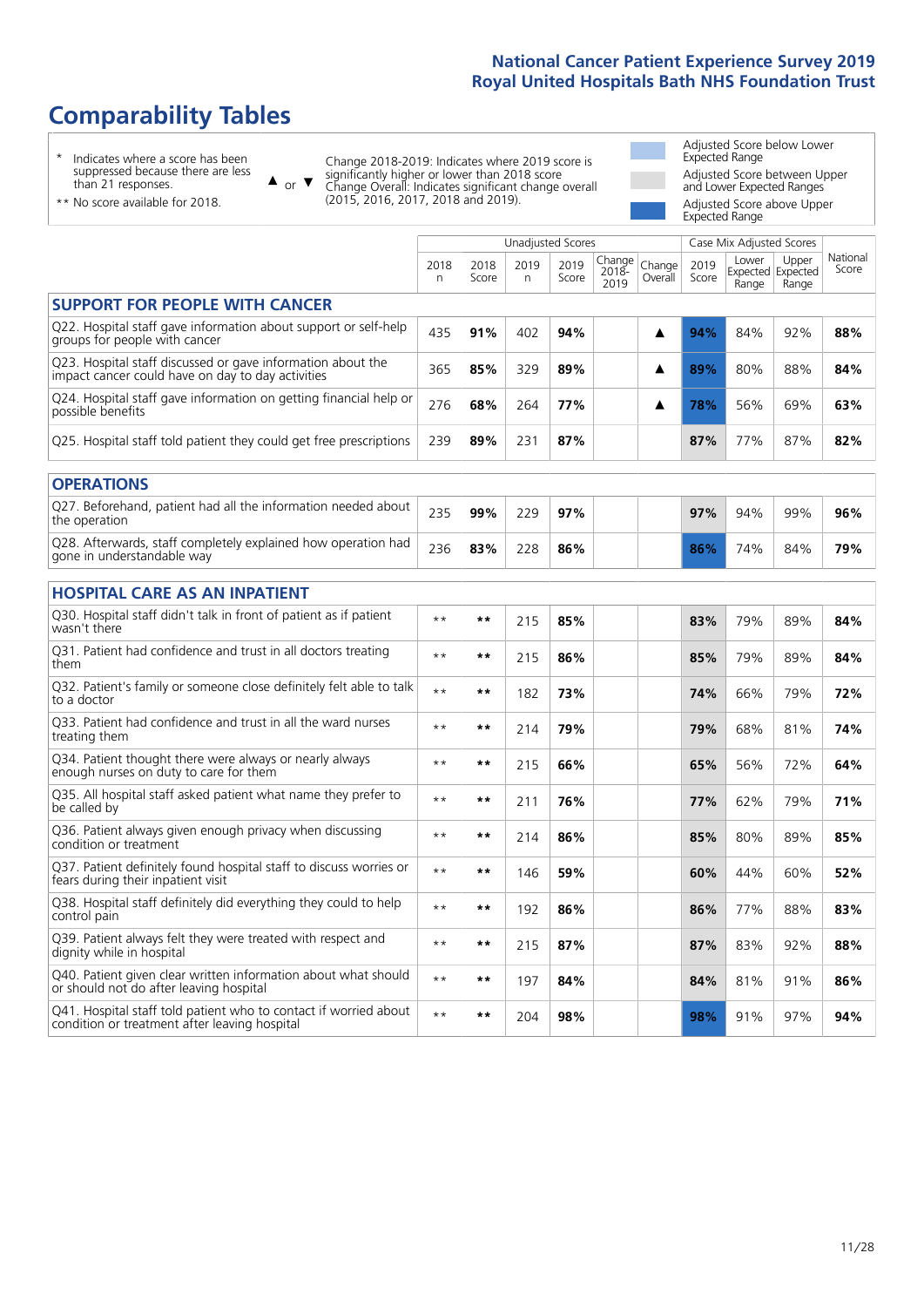# **Comparability Tables**

\* Indicates where a score has been suppressed because there are less than 21 responses.

\*\* No score available for 2018.

 $\triangle$  or  $\nabla$ 

Change 2018-2019: Indicates where 2019 score is significantly higher or lower than 2018 score Change Overall: Indicates significant change overall (2015, 2016, 2017, 2018 and 2019).

Adjusted Score below Lower Expected Range Adjusted Score between Upper and Lower Expected Ranges Adjusted Score above Upper Expected Range

|                                                                                                                       |           |               |            | <b>Unadjusted Scores</b> |                            |                   |               | Case Mix Adjusted Scores            |                |                   |
|-----------------------------------------------------------------------------------------------------------------------|-----------|---------------|------------|--------------------------|----------------------------|-------------------|---------------|-------------------------------------|----------------|-------------------|
|                                                                                                                       | 2018<br>n | 2018<br>Score | 2019<br>n. | 2019<br>Score            | Change<br>$2018 -$<br>2019 | Change<br>Overall | 2019<br>Score | Lower<br>Expected Expected<br>Range | Upper<br>Range | National<br>Score |
| <b>HOSPITAL CARE AS A DAY PATIENT / OUTPATIENT</b>                                                                    |           |               |            |                          |                            |                   |               |                                     |                |                   |
| Q43. Patient definitely found hospital staff to discuss worries or<br>fears during their outpatient or day case visit | 393       | 73%           | 342        | 75%                      |                            |                   | 75%           | 66%                                 | 75%            | 71%               |
| Q44. Cancer doctor had the right documents at patient's last<br>outpatient appointment                                | 477       | 97%           | 407        | 96%                      |                            |                   | 96%           | 94%                                 | 98%            | 96%               |
| Q46. Beforehand patient completely had all information needed<br>about radiotherapy treatment                         | 145       | 90%           | 119        | 88%                      |                            |                   | 88%           | 80%                                 | 93%            | 86%               |
| Q47. Patient completely given understandable information<br>about whether radiotherapy was working                    | 120       | 62%           | 106        | 67%                      |                            |                   | 67%           | 50%                                 | 69%            | 60%               |
| Q49. Beforehand patient completely had all information needed<br>about chemotherapy treatment                         | 250       | 84%           | 210        | 83%                      |                            |                   | 83%           | 79%                                 | 89%            | 84%               |
| Q50. Patient given enough information about whether<br>chemotherapy was working in a completely understandable way    | 234       | 71%           | 200        | 68%                      |                            |                   | 67%           | 61%                                 | 74%            | 68%               |
| <b>HOME CARE AND SUPPORT</b>                                                                                          |           |               |            |                          |                            |                   |               |                                     |                |                   |
| Q51. Hospital staff definitely gave family or someone close all<br>the information needed to help care at home        | 427       | 62%           | 377        | 63%                      |                            |                   | 63%           | 55%                                 | 65%            | 60%               |
| Q52. Patient definitely given enough support from health or<br>social services during treatment                       | 253       | 60%           | 228        | 61%                      |                            | ▲                 | 61%           | 44%                                 | 60%            | 52%               |
| Q53. Patient definitely given enough support from health or<br>social services after treatment                        | 142       | 58%           | 132        | 58%                      |                            | ▲                 | 59%           | 36%                                 | 54%            | 45%               |
| <b>CARE FROM YOUR GENERAL PRACTICE</b>                                                                                |           |               |            |                          |                            |                   |               |                                     |                |                   |
| Q54. GP given enough information about patient's condition<br>and treatment                                           | 476       | 98%           | 424        | 98%                      |                            |                   | 98%           | 93%                                 | 97%            | 95%               |
| Q55. General practice staff definitely did everything they could<br>to support patient during treatment               | 388       | 63%           | 330        | 68%                      |                            |                   | 68%           | 53%                                 | 64%            | 58%               |
| <b>YOUR OVERALL NHS CARE</b>                                                                                          |           |               |            |                          |                            |                   |               |                                     |                |                   |
| Q56. Different people treating and caring for patient always<br>work well together to give best possible care         | $* *$     | $***$         | 459        | 78%                      |                            |                   | 79%           | 68%                                 | 77%            | 73%               |
| Q57. Patient given a care plan                                                                                        | 406       | 36%           | 356        | 37%                      |                            | ▲                 | 39%           | 32%                                 | 43%            | 38%               |
| Q58. Overall the administration of care was good or very good                                                         | 530       | 91%           | 470        | 93%                      |                            |                   | 93%           | 85%                                 | 92%            | 89%               |
| Q59. Patient felt length of time for attending clinics and<br>appointments for cancer was about right                 | 528       | 72%           | 463        | 72%                      |                            | ▲                 | 73%           | 62%                                 | 77%            | 69%               |
| Q60. Someone discussed with patient whether they would like<br>to take part in cancer research                        | 503       | 32%           | 434        | 35%                      |                            | ▲                 | 35%           | 21%                                 | 40%            | 30%               |
| Q61. Patient's average rating of care scored from very poor to<br>very good                                           | 516       | 8.9           | 463        | 8.9                      |                            | ▲                 | 8.9           | 8.7                                 | 9.0            | 8.8               |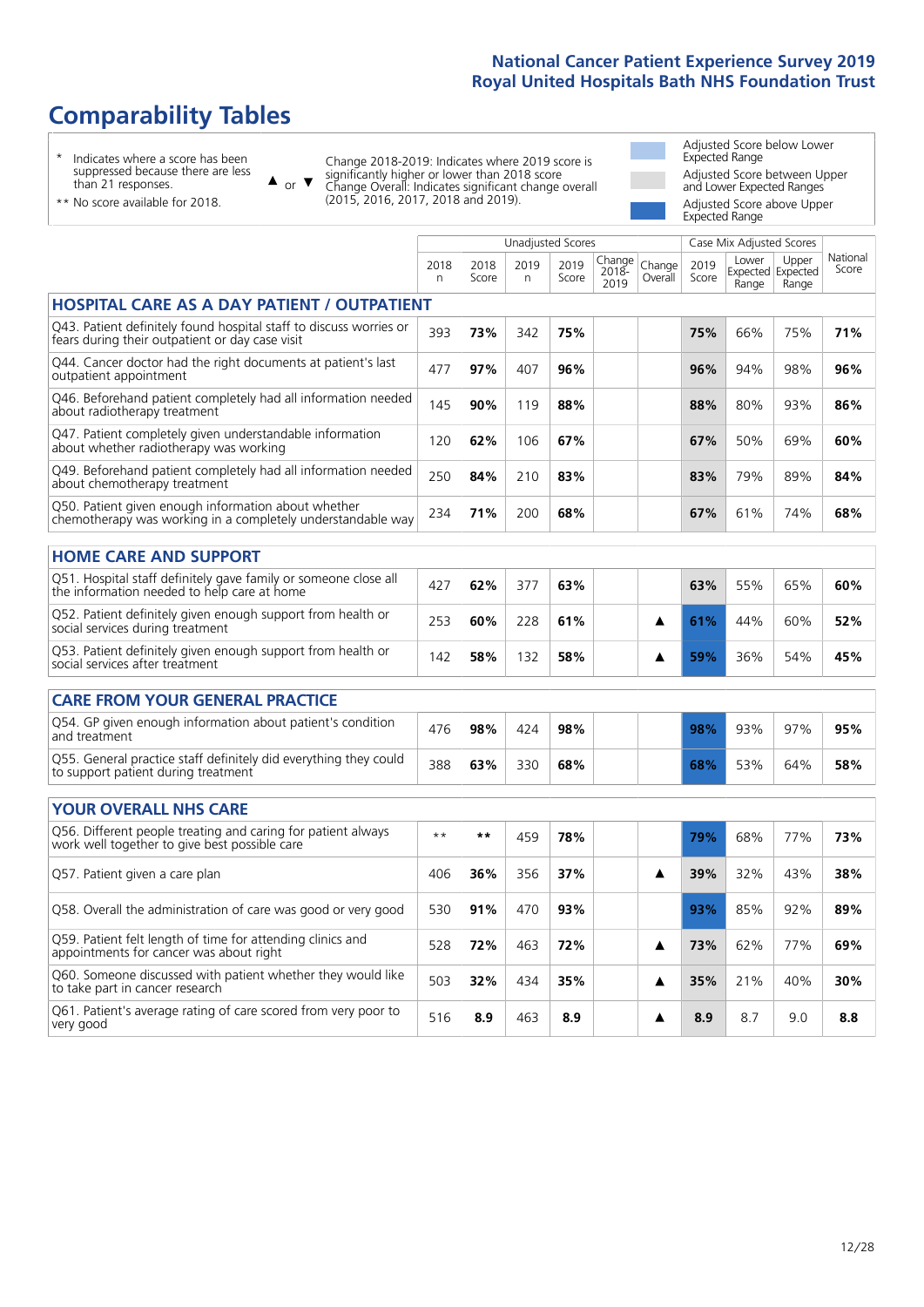# **Tumour Type Tables**

- \* Indicates where a score has been suppressed because there are less than 21 responses.
- n.a. Indicates that there were no respondents for that tumour group.

| <b>SEEING YOUR GP</b>                           |            |              |               |                   |                |                |                  |         | Tumour Group |         |                                         |                 |                                                     |             |                |
|-------------------------------------------------|------------|--------------|---------------|-------------------|----------------|----------------|------------------|---------|--------------|---------|-----------------------------------------|-----------------|-----------------------------------------------------|-------------|----------------|
|                                                 |            | Brain<br>CNS | <b>Breast</b> | Colorectal<br>LGT | Gynaecological | Haematological | Head and<br>Neck | Lung    | Prostate     | Sarcoma | Skin                                    | Upper<br>Gastro | $\overline{\sigma}$<br>Jrologica                    | Other       | All<br>Cancers |
| Q1. Saw GP once or twice before being told they | Trust      |              | n.a. 98% 81%  |                   |                | 74%            | $\star$          | $\star$ | 64%          | $\star$ | $\star$                                 | $\star$         |                                                     | 75% 79%     |                |
| needed to go to hospital                        | National   | 59%          |               |                   |                |                |                  |         |              |         |                                         |                 | 94% 75% 77% 67% 79% 71% 82% 71% 90% 74% 83% 74% 79% |             |                |
| Q2. Patient thought they were seen as soon as   | Trust      | n.a.         |               | 89% 83%           | $\star$        | 85%            | $\star$          | $\star$ | 80%          | $\star$ | $\star$                                 | $\star$         |                                                     | 92% 91% 84% |                |
| necessary                                       | National I | 79%          |               |                   |                |                |                  |         |              |         | 89% 83% 81% 82% 81% 84% 86% 69% 85% 79% |                 | 85% 79% 84%                                         |             |                |

#### **DIAGNOSTIC TESTS** Tumour Group

|                                                   |                                          | Brain<br>CNS | <b>Breast</b> | Colorectal<br>LGT | ᠊ᢛ<br>Gynaecologic | Haematological | Head and<br>Neck | Lung        | Prostate | Sarcoma | Skin    | Upper<br>Gastro | rological                                   | Other       | All<br>Cancers |
|---------------------------------------------------|------------------------------------------|--------------|---------------|-------------------|--------------------|----------------|------------------|-------------|----------|---------|---------|-----------------|---------------------------------------------|-------------|----------------|
| Q5. Received all the information needed about     | <b>Trust</b>                             | n.a.         |               | 96% 91%           | $\star$            | 94%            | $\star$          | $\star$     | 98%      |         | $\star$ | $\star$         | 100%100% 96%                                |             |                |
| the test                                          | National                                 | 93%          |               | 95% 95%           |                    | 93% 95%        |                  | 93% 95% 95% |          | 93%     | 96%     | 95%             | 95%                                         | 95% 95%     |                |
| Q6. The length of time waiting for the test to be | Trust                                    | n.a.         |               | 95% 91%           | $\star$            | 94%            | $\star$          | $\star$     | 83%      | $\star$ | $\star$ | $\star$         |                                             | 81% 93% 91% |                |
| done was about right                              | <b>National</b>                          |              |               | 84% 91% 88%       |                    |                |                  |             |          |         |         |                 | 86% 89% 88% 87% 87% 81% 87% 84% 87% 86% 88% |             |                |
| Q7. Test results explained in completely          | Trust                                    | n.a.         |               | 85% 76%           | $\star$            | 76%            | $\star$          | $\star$     | 92%      | $\star$ | $\star$ | $\star$         |                                             | 95% 75% 81% |                |
| understandable way                                | National 71% 83% 82% 77% 77% 79% 80% 80% |              |               |                   |                    |                |                  |             |          |         |         |                 | 78% 84% 75% 80% 76% 80%                     |             |                |

| <b>FINDING OUT WHAT WAS WRONG WITH YOU</b>        |          |       |               |                             |                |                |                        |             | <b>Tumour Group</b> |         |         |                 |              |         |                |
|---------------------------------------------------|----------|-------|---------------|-----------------------------|----------------|----------------|------------------------|-------------|---------------------|---------|---------|-----------------|--------------|---------|----------------|
|                                                   |          | Brain | <b>Breast</b> | ╮<br>olorectal.<br>LGT<br>Ü | Gynaecological | Haematological | ad and<br>Neck<br>Head | Lung        | Prostate            | Sarcoma | Skin    | Upper<br>Gastro | Jrological   | Other   | All<br>Cancers |
| Q10. Patient told they could bring a family       | Trust    | n.a.  | 88%           | 75%                         | $\star$        | 66%            | $\star$                | $\star$     | 82%                 | $\star$ | $\star$ | $\star$         | 83%          | 78%     | 76%            |
| member or friend when first told they had cancer  | National | 85%   | 82%           | 82%                         | 71%            | 71%            | 71%                    | 77%         | 79%                 | 73%     | 69%     | 76%             | 73%          | 75%     | 77%            |
| Q11. Patient felt they were told sensitively that | Trust    | n.a.  | 97%           | 97%                         |                | 81%            | $\star$                | $\star$     | 87%                 | $\star$ | $\star$ | $\star$         | 92%          | 90%     | 89%            |
| they had cancer                                   | National | 79%   |               | 89% 87%                     | 82%            |                |                        | 84% 87% 83% | 86%                 | 84%     | 89%     | 81%             | 84% 83% 86%  |         |                |
| Q12. Patient completely understood the            | Trust    | n.a.  | 83%           | 85%                         |                | 54%            | $\star$                | $\star$     | 84%                 | $\star$ | $\star$ |                 | 100% 69% 75% |         |                |
| explanation of what was wrong                     | National | 66%   | 77%           | 79%                         | 73%            | 60%            | 78%                    | 76%         | 79%                 | 67%     | 80%     | 70%             | 177%         | 70%     | 73%            |
| Q13. Patient given easy to understand written     | Trust    | n.a.  |               | 78% 81%                     |                | 77%            | $\star$                | $\star$     | 92%                 | $\star$ | $\star$ | $\star$         |              | 86% 62% | 78%            |
| information about the type of cancer they had     | National | 66%   | 78%           | 73%                         | 71%            |                |                        |             | 76% 69% 67% 83% 67% |         | 84%     |                 | 67% 74%      | 65%     | 74%            |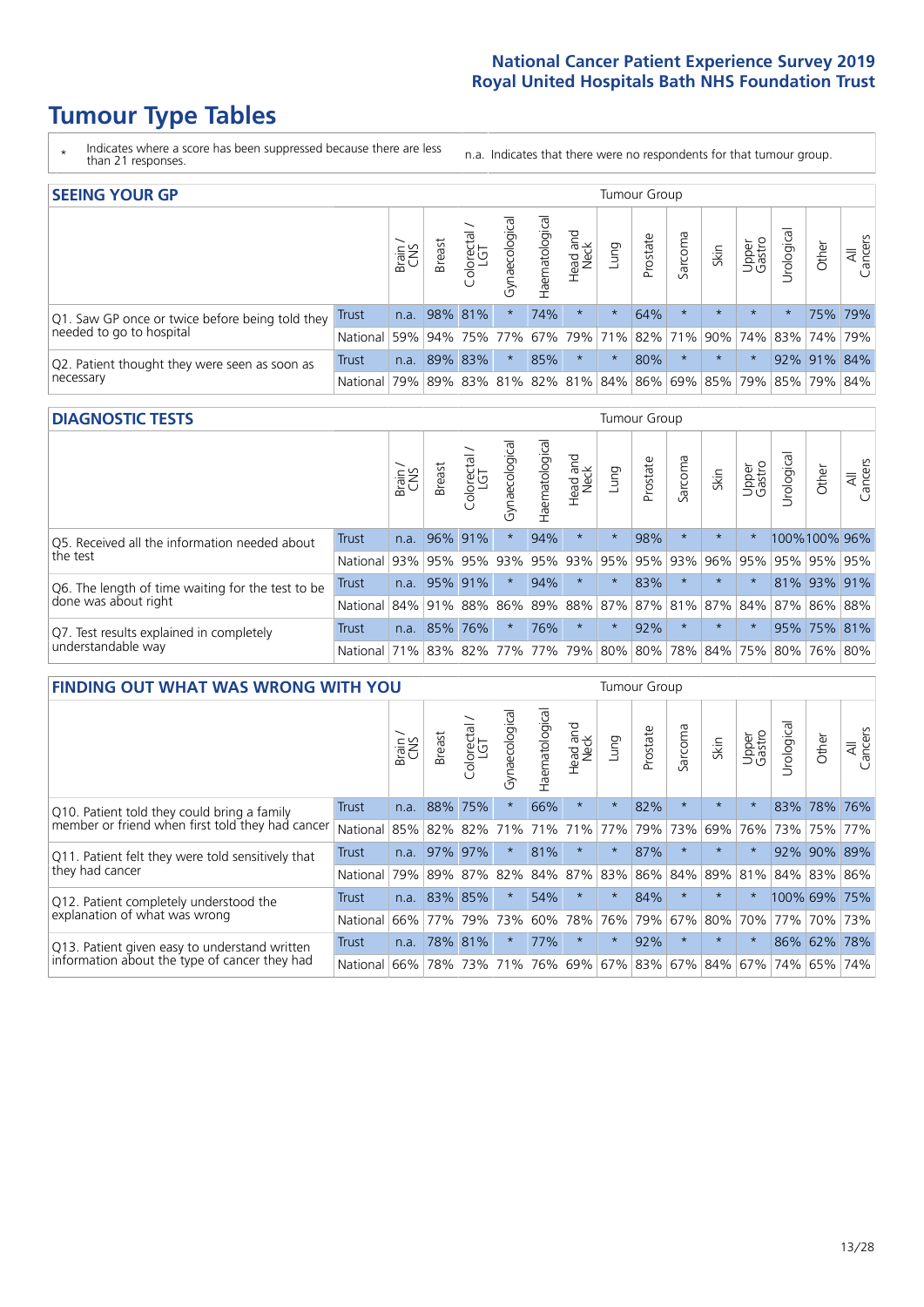# **Tumour Type Tables**

\* Indicates where a score has been suppressed because there are less than 21 responses.

n.a. Indicates that there were no respondents for that tumour group.

| <b>DECIDING THE BEST TREATMENT FOR YOU</b>         |              |       |               |                        |                |                |                        |         | <b>Tumour Group</b> |          |                                     |                 |            |             |                |
|----------------------------------------------------|--------------|-------|---------------|------------------------|----------------|----------------|------------------------|---------|---------------------|----------|-------------------------------------|-----------------|------------|-------------|----------------|
|                                                    |              | Brain | <b>Breast</b> | blorectal.<br>LGT<br>Ũ | Gynaecological | Haematological | ad and<br>Neck<br>Head | Lung    | Prostate            | Sarcoma  | Skin                                | Upper<br>Gastro | Jrological | Other       | All<br>Cancers |
| Q14. Patient felt that treatment options were      | <b>Trust</b> | n.a.  | 90%           | 84%                    | $\star$        | 78%            | $\star$                | $\star$ | 94%                 | $\star$  |                                     | $\star$         |            | 86% 77%     | 84%            |
| completely explained                               | National     | 85%   | 85%           | 85%                    | 85%            | 82%            | 87%                    | 84%     | 83%                 | 83%      | 89%                                 | 81%             |            | 83% 79% 83% |                |
| Q15. Patient felt possible side effects were       | Trust        | n.a.  |               | 78% 65%                | $\star$        | 74%            | $\star$                | $\star$ | 83%                 | $\star$  |                                     | $\star$         |            | 76% 64%     | 74%            |
| definitely explained in an understandable way      | National     | 69%   | 74%           | 76%                    | 75%            | 69%            | 73%                    | 74%     | 73%                 | 73%      | 77%                                 | 72%             | 71%        | 70%         | 73%            |
| Q16. Patient definitely given practical advice and | Trust        | n.a.  | 76%           | 68%                    |                | 73%            | $\star$                | $\star$ | 78%                 | $\star$  | $\star$                             | $\star$         |            | 74% 65%     | 174%           |
| support in dealing with side effects of treatment  | National     | 63%   | 70%           | 70%                    | 69%            | 65%            | 70%                    | 69%     | 65%                 | 66%      | 71%                                 | 66%             |            | 63% 64%     | 67%            |
| Q17. Patient definitely told about side effects    | Trust        | n.a.  | 61%           | 54%                    |                | 53%            | $\star$                | $\star$ | 84%                 | 大        | n.a.                                | $\star$         |            | 68% 55% 61% |                |
| that could affect them in the future               | National     | 62%   | 57%           | 59%                    | 56%            | 51%            | 64%                    | 56%     | 66%                 | 54%      | 66%                                 | 53%             |            | 56% 52%     | 57%            |
| Q18. Patient definitely involved as much as they   | Trust        | n.a.  | 84%           | 89%                    | $\star$        | 84%            | $\star$                | $\star$ | 92%                 | $^\star$ | $\star$                             | $\star$         |            | 96% 81% 85% |                |
| wanted in decisions about care and treatment       | National     | 79%   |               |                        |                |                |                        |         |                     |          | 81% 83% 81% 80% 81% 81% 84% 81% 87% | 79%             |            | 79% 78% 81% |                |

#### **CLINICAL NURSE SPECIALIST (CNS)** Tumour Group

|                                             |              | Brain           | <b>Breast</b>   | Colorectal<br>LGT | Gynaecologica | శా<br>aematologi | Head and<br>Neck | Lung                              | Prostate | Sarcoma | Skin    | Upper<br>Gastro | $\sigma$<br>rologica | Other       | All<br>Cancers |
|---------------------------------------------|--------------|-----------------|-----------------|-------------------|---------------|------------------|------------------|-----------------------------------|----------|---------|---------|-----------------|----------------------|-------------|----------------|
| Q19. Patient given the name of a CNS who    | <b>Trust</b> | n.a.            | 95% 90%         |                   |               | 95%              | $\star$          |                                   | 98%      | $\star$ | $\star$ | $\star$         |                      | 96% 87% 94% |                |
| would support them through their treatment  | National     | 95%             | 95%             | 92%               | 95%           | 92%              | 91%              |                                   | 94% 91%  | 91%     | 91%     | 93%             | 85%                  | 89%         | 92%            |
| Q20. Patient found it very or quite easy to | Trust        | n.a.            | 92% 86%         |                   |               | 89%              | $\star$          | $\star$                           | 91%      | $\star$ | $\star$ | $\star$         |                      |             | 94% 90%        |
| contact their CNS                           | National     |                 | 86% 84% 88% 85% |                   |               | 87%              | 86%              | 86% 80%                           |          |         |         | 86% 90% 85% 83% |                      | 83%         | 85%            |
| Q21. Patient got understandable answers to  | Trust        | n.a.            | 91%             | 94%               |               | 91%              | $\star$          | $\star$                           | 95%      | $\star$ | $\star$ | $\star$         |                      | 95%         | 92%            |
| important questions all or most of the time | National     | 82% 87% 89% 86% |                 |                   |               |                  |                  | 89%   88%   86%   87%   87%   93% |          |         |         | 86% 87%         |                      | 86%         | 87%            |

| <b>SUPPORT FOR PEOPLE WITH CANCER</b>                                                             |              |       |               |            |                |                |                         |         | <b>Tumour Group</b> |         |         |                 |            |       |                |
|---------------------------------------------------------------------------------------------------|--------------|-------|---------------|------------|----------------|----------------|-------------------------|---------|---------------------|---------|---------|-----------------|------------|-------|----------------|
|                                                                                                   |              | Brain | <b>Breast</b> | Colorectal | Gynaecological | Haematological | ead and<br>Neck<br>Head | Lung    | Prostate            | Sarcoma | Skin    | Upper<br>Gastro | Urological | Other | All<br>Cancers |
| Q22. Hospital staff gave information about<br>support or self-help groups for people with         | <b>Trust</b> | n.a.  | 96%           | 96%        | $\star$        | 98%            | $\star$                 | $\star$ | 90%                 | $\star$ | $\star$ | $\star$         | $\star$    | 83%   | 94%            |
| cancer                                                                                            | National     | 92%   | 92%           | 88%        | 87%            | 86%            | 88%                     | 87%     | 91%                 | 86%     | 90%     | 88%             | 81%        | 83%   | 88%            |
| Q23. Hospital staff discussed or gave information<br>about the impact cancer could have on day to | <b>Trust</b> | n.a.  | 92%           | 86%        | $\star$        | 93%            | $\star$                 | $\star$ | 97%                 | n.a.    | n.a.    | $\star$         | $\star$    |       | 78% 89%        |
| day activities                                                                                    | National     | 84%   | 86%           | 85%        | 82%            | 84%            | 84%                     | 83%     | 88%                 | 81%     | 86%     | 83%             | 78%        | 79%   | 84%            |
| Q24. Hospital staff gave information on getting                                                   | Trust        | n.a.  | 85% 73%       |            | $\star$        | 80%            | $\ast$                  | $\star$ | 56%                 | n.a.    | n.a.    | $\star$         | $\star$    | 72%   | 77%            |
| financial help or possible benefits                                                               | National     | 78%   |               | 68% 61%    | 66%            |                | 61% 67%                 | 72%     | 55%                 | 64%     | 60%     | 64%             | 47%        | 59%   | 63%            |
| Q25. Hospital staff told patient they could get                                                   | Trust        | n.a.  | 94%           | 78%        | $\star$        | 90%            | $\star$                 | $\star$ | 81%                 | n.a.    | n.a.    | $\star$         | $\star$    | 80%   | 87%            |
| free prescriptions                                                                                | National I   | 82%   |               | 81% 83%    | 79%            |                | 87% 84% 86% 80%         |         |                     | 78%     | 71%     | 84%             | 73%        | 81%   | 82%            |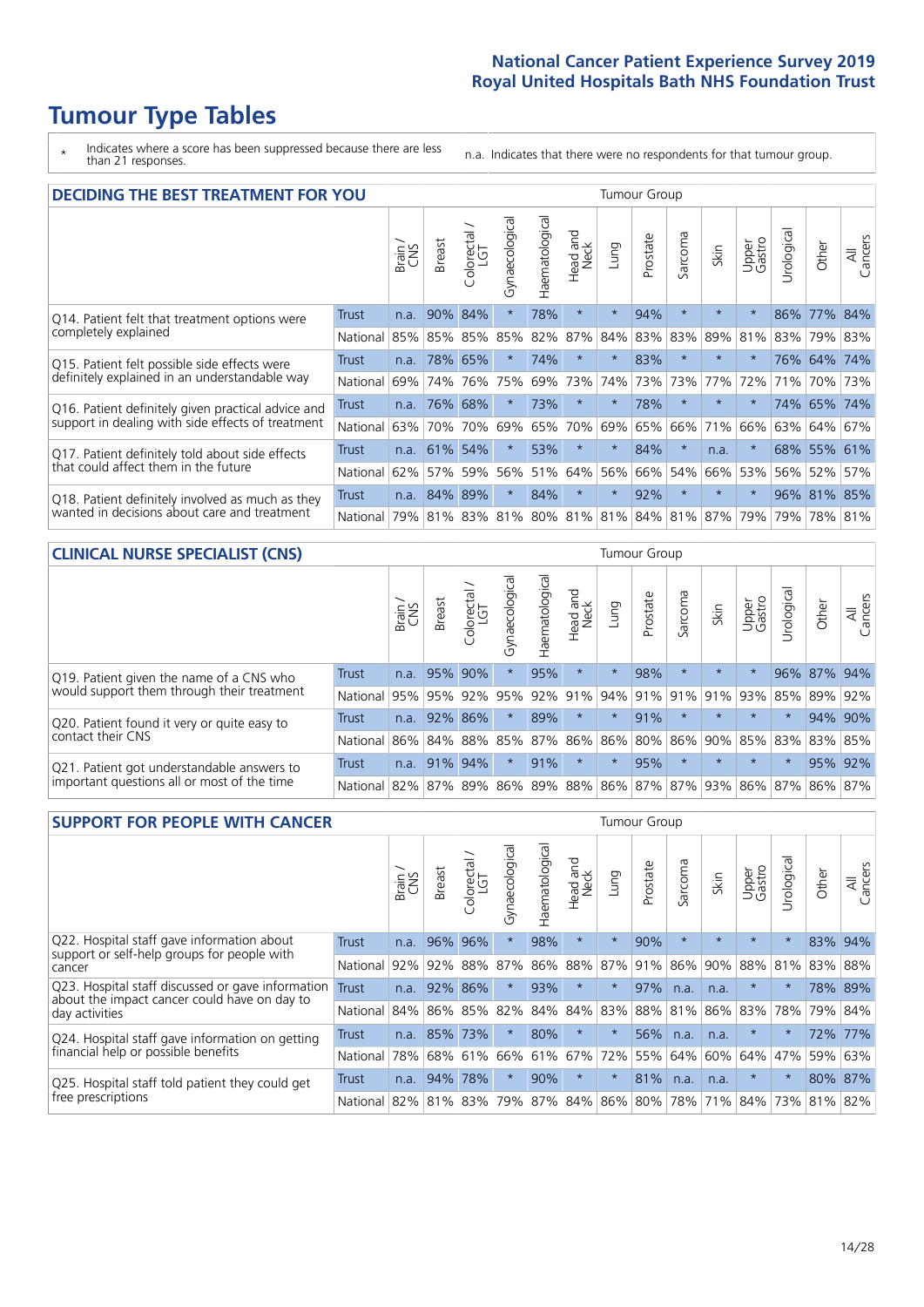# **Tumour Type Tables**

- \* Indicates where a score has been suppressed because there are less than 21 responses.
- n.a. Indicates that there were no respondents for that tumour group.

| <b>OPERATIONS</b>                                |          |       |               |            |                   |                |                  |          | Tumour Group        |         |         |                 |                                  |         |                |
|--------------------------------------------------|----------|-------|---------------|------------|-------------------|----------------|------------------|----------|---------------------|---------|---------|-----------------|----------------------------------|---------|----------------|
|                                                  |          | Brain | <b>Breast</b> | Colorectal | ক<br>Gynaecologic | Haematological | Head and<br>Neck | Lung     | Prostate            | Sarcoma | Skin    | Upper<br>Gastro | $\overline{\sigma}$<br>Irologica | Other   | All<br>Cancers |
| Q27. Beforehand, patient had all the information | Trust    | n.a.  |               | 96% 93%    | $\star$           | $\star$        | $\star$          | $^\star$ | 100%                |         | $\star$ |                 | 100%                             | $\ast$  | 97%            |
| needed about the operation                       | National | 96%   |               | 97% 96%    | $96\%$            | 94%            |                  |          | 96% 95% 97% 95% 96% |         |         | 96%             |                                  | 95% 95% | 96%            |
| Q28. Afterwards, staff completely explained how  | Trust    | n.a.  |               | 83% 84%    | $\star$           | $\star$        | $\star$          | $\star$  | 86%                 | $\star$ | $\star$ | $\star$         | 90%                              | $\star$ | 86%            |
| operation had gone in understandable way         | National | 76%   |               | 79% 83%    |                   |                | 79% 78% 79%      |          | 79% 78% 80% 82% 79% |         |         |                 |                                  | 76% 77% | 79%            |

#### **HOSPITAL CARE AS AN INPATIENT** Tumour Group

|                                                                                                   |              | Brain | Breast       | $\overline{\phantom{0}}$<br>Colorectal /<br>LGT | Gynaecological | Haematological | Head and<br>Neck | Lung    | Prostate                        | Sarcoma | Skin | Upper<br>Gastro | Urological  | Other   | All<br>Cancers |
|---------------------------------------------------------------------------------------------------|--------------|-------|--------------|-------------------------------------------------|----------------|----------------|------------------|---------|---------------------------------|---------|------|-----------------|-------------|---------|----------------|
| Q30. Hospital staff didn't talk in front of patient                                               | <b>Trust</b> | n.a.  | 82%          | 79%                                             | $\star$        | 83%            | $\star$          | $\star$ | 97%                             | $\star$ | n.a. | $\star$         | $\star$     | $\star$ | 85%            |
| as if patient wasn't there                                                                        | National     | 81%   | 86%          | 81%                                             | 83%            | 84%            | 83%              | 81%     | 88%                             | 86%     | 86%  | 81%             | 83%         | 82%     | 84%            |
| O31. Patient had confidence and trust in all                                                      | Trust        | n.a.  | 87% 91%      |                                                 |                | 83%            | $\star$          | $\star$ | 87%                             | $\star$ | n.a. |                 | $\star$     | $\star$ | 86%            |
| doctors treating them                                                                             | National     | 82%   | 83%          | 85%                                             | 83%            | 82%            |                  | 87% 83% | 89%                             | 86%     | 85%  |                 | 81% 85%     | 80%     | 84%            |
| Q32. Patient's family or someone close definitely                                                 | <b>Trust</b> | n.a.  | 74%          | 74%                                             |                | 74%            | $\star$          | $\star$ | 64%                             | $\star$ | n.a. |                 | $\star$     | $\star$ | 73%            |
| felt able to talk to a doctor                                                                     | National     | 67%   | 72%          | 73%                                             | 72%            | 74%            | 75%              | 74%     | 72%                             | 71%     | 74%  | 73%             | 71%         | 69%     | 72%            |
| Q33. Patient had confidence and trust in all the                                                  | <b>Trust</b> | n.a.  |              | 79% 77%                                         |                | 71%            | $\star$          | $\star$ | 90%                             | $\star$ | n.a. | $\star$         | $\star$     | $\star$ | 79%            |
| ward nurses treating them                                                                         | National     | 72%   | 73%          | 72%                                             | 71%            | 77%            |                  | 75% 77% | 79%                             | 74%     | 75%  |                 | 73% 77%     | 69%     | 74%            |
| Q34. Patient thought there were always or nearly<br>always enough nurses on duty to care for them | Trust        | n.a.  | 58% 65%      |                                                 | $\star$        | 57%            | $\star$          | $\star$ | 87%                             | $\star$ | n.a. | $\star$         | $\star$     | $\star$ | 66%            |
|                                                                                                   | National     | 68%   | 64%          | 62%                                             | 63%            | 63%            | 65% 68%          |         | 72%                             | 65%     | 70%  | 65%             | 66%         | 60%     | 64%            |
| Q35. All hospital staff asked patient what name<br>they prefer to be called by                    | <b>Trust</b> | n.a.  | 68% 83%      |                                                 | $\star$        | 76%            | $\star$          | $\star$ | 76%                             | $\star$ | n.a. |                 | $\star$     | $\star$ | 76%            |
|                                                                                                   | National     | 68%   | 62%          | 74%                                             | 65%            | 72%            | 71%              | 76%     | 72%                             | 74%     | 70%  | 78%             | 76%         | 69%     | 71%            |
| Q36. Patient always given enough privacy when                                                     | <b>Trust</b> | n.a.  | 89% 81%      |                                                 |                | 81%            | $\star$          | $\star$ | 87%                             | $\star$ | n.a. |                 | $\star$     | $\star$ | 86%            |
| discussing condition or treatment                                                                 | National     | 78%   |              | 84% 85%                                         | 81%            | 86%            |                  | 87% 84% | 88%                             | 84%     | 84%  | 84%             | 85%         | 82%     | 85%            |
| Q37. Patient definitely found hospital staff to                                                   | <b>Trust</b> | n.a.  |              | 71% 58%                                         |                | 52%            | $\star$          | $\star$ | 74%                             | $\star$ | n.a. |                 | $\star$     | $\star$ | 59%            |
| discuss worries or fears during their inpatient visit                                             | National     | 45%   |              | 51% 55%                                         | 51%            | 56%            |                  | 52% 49% | 53%                             | 54%     | 51%  | 53%             | 49%         | 46%     | 52%            |
| Q38. Hospital staff definitely did everything they                                                | <b>Trust</b> |       | n.a. 86% 85% |                                                 | $\star$        | 84%            | $\star$          | $\star$ | 86%                             | $\star$ | n.a. | $\star$         | $\star$     | $\star$ | 86%            |
| could to help control pain                                                                        | National     | 85%   |              | 83% 84%                                         | 82%            | 82%            |                  | 80% 84% | 85%                             | 83%     | 85%  |                 | 82% 81%     | 82%     | 83%            |
| Q39. Patient always felt they were treated with                                                   | <b>Trust</b> | n.a.  |              | 92% 81%                                         | $\star$        | 86%            | $\star$          | $\star$ | 97%                             | $\star$ | n.a. | $\star$         | $\star$     | $\star$ | 87%            |
| respect and dignity while in hospital                                                             | National     | 85%   | 87%          | 87%                                             | 85%            | 89%            | 87%              | 88%     | 91%                             | 89%     | 89%  | 88%             | 90%         | 86%     | 88%            |
| Q40. Patient given clear written information<br>about what should or should not do after leaving  | Trust        | n.a.  | 92%          | 86%                                             |                | 70%            | $\star$          | $\star$ | 90%                             | $\star$ | n.a. |                 | $\star$     | $\star$ | 84%            |
| hospital                                                                                          | National     | 80%   | 89%          | 86%                                             | 86%            | 83%            |                  | 87% 82% | 91%                             | 85%     | 90%  | 82%             | 87%         | 83%     | 86%            |
| Q41. Hospital staff told patient who to contact<br>if worried about condition or treatment after  | <b>Trust</b> | n.a.  | 97%          | 98%                                             |                | 100%           | $\star$          | $\star$ | 100%                            | $\star$ | n.a. | $\star$         | $\star$     | $\star$ | 98%            |
| leaving hospital                                                                                  | National     | 94%   |              |                                                 |                |                |                  |         | 95% 95% 93% 96% 93% 92% 96% 94% |         |      |                 | 95% 92% 92% | 93%     | 94%            |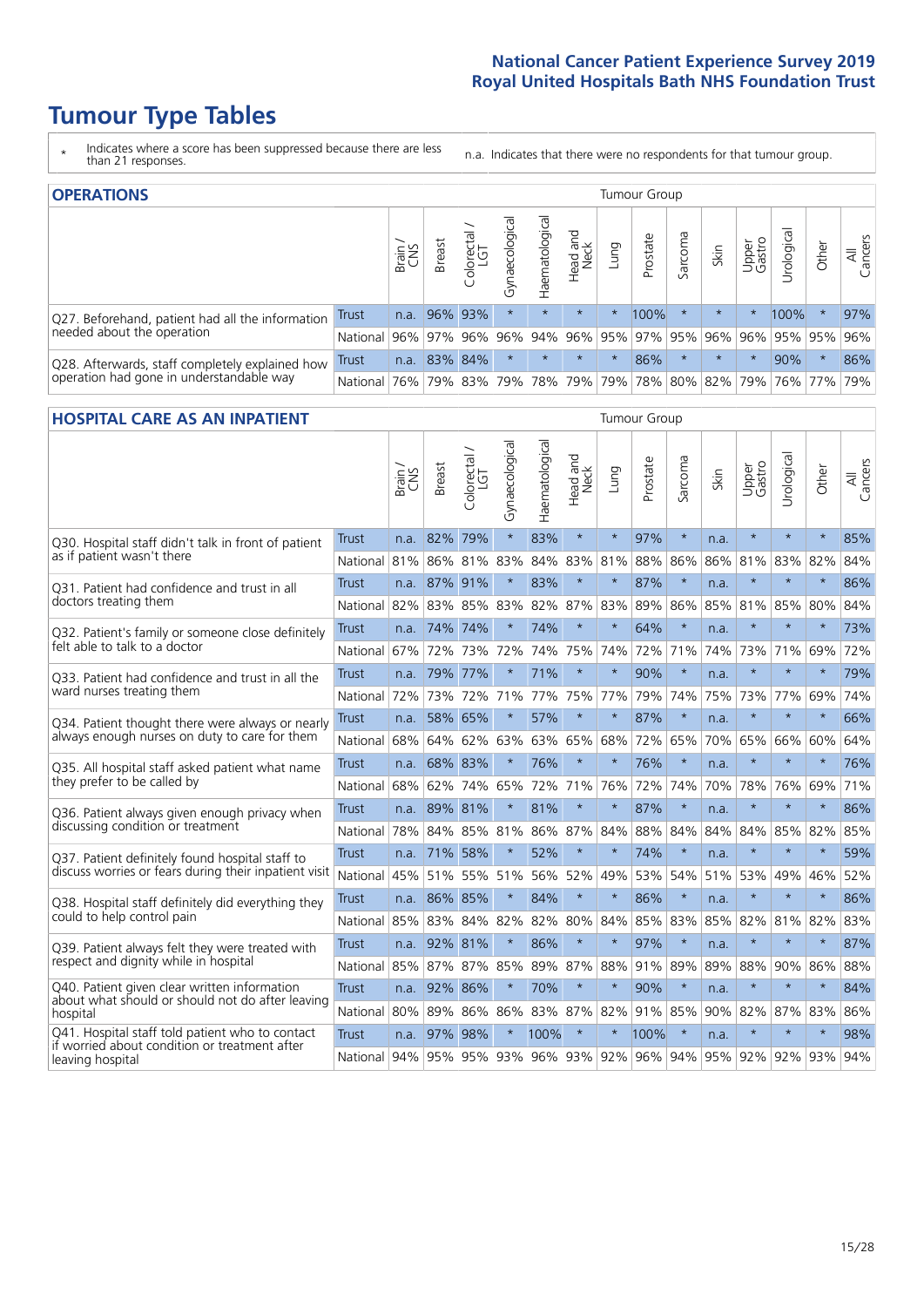# **Tumour Type Tables**

- \* Indicates where a score has been suppressed because there are less than 21 responses.
- n.a. Indicates that there were no respondents for that tumour group.

| <b>HOSPITAL CARE AS A DAY PATIENT / OUTPATIENT</b>                                                                    |              |       |               |                                     |                |                |                        |          |          | <b>Tumour Group</b> |         |                 |            |         |                |  |  |  |
|-----------------------------------------------------------------------------------------------------------------------|--------------|-------|---------------|-------------------------------------|----------------|----------------|------------------------|----------|----------|---------------------|---------|-----------------|------------|---------|----------------|--|--|--|
|                                                                                                                       |              | Brain | <b>Breast</b> | $\frac{\text{Colored}}{\text{LGT}}$ | Gynaecological | Haematological | ad and<br>Neck<br>Head | Lung     | Prostate | Sarcoma             | Skin    | Upper<br>Gastro | Jrological | Other   | All<br>Cancers |  |  |  |
| Q43. Patient definitely found hospital staff to                                                                       | <b>Trust</b> | n.a.  | 73%           | 61%                                 | $^\star$       | 75%            | $\star$                | $\star$  | 89%      | $\star$             | $\star$ | $\star$         | $\star$    | 70%     | 75%            |  |  |  |
| discuss worries or fears during their outpatient or<br>day case visit                                                 | National     | 66%   | 68%           | 73%                                 | 70%            | 73%            | 72%                    | 70%      | 74%      | 72%                 | 72%     | 71%             | 67%        | 68%     | 71%            |  |  |  |
| Q44. Cancer doctor had the right documents at<br>patient's last outpatient appointment                                | Trust        | n.a.  | 98%           | 95%                                 |                | 93%            | $\star$                | $^\star$ | 97%      | $\star$             |         |                 |            | 98%     | 96%            |  |  |  |
|                                                                                                                       | National     | 94%   | 96%           | 96%                                 | 96%            | 97%            | 96%                    | 96%      | 96%      | 96%                 | 96%     | 94%             | 96%        | 95%     | 96%            |  |  |  |
| Q46. Beforehand patient completely had                                                                                | <b>Trust</b> | n.a.  | 91%           | $\star$                             | $\star$        | $\star$        | $\star$                | $\star$  | $\star$  | n.a.                | n.a.    | $\star$         | $\star$    | $\star$ | 88%            |  |  |  |
| all information needed about radiotherapy<br>treatment                                                                | National     | 91%   | 88%           | 83%                                 | 88%            | 84%            | 86%                    | 86%      | 88%      | 88%                 | 84%     | 86%             | 83%        | 84%     | 86%            |  |  |  |
| Q47. Patient completely given understandable                                                                          | <b>Trust</b> | n.a.  | 64%           | $\star$                             |                |                | $\star$                | $\star$  | $\star$  | n.a.                | n.a.    | $\star$         | $\star$    | $\star$ | 67%            |  |  |  |
| information about whether radiotherapy was<br>working                                                                 | National     | 56%   | 60%           | 57%                                 | 61%            | 62%            | 63%                    | 59%      | 60%      | 67%                 | 57%     | 52%             | 59%        | 59%     | 60%            |  |  |  |
| Q49. Beforehand patient completely had all                                                                            | Trust        | n.a.  | 70%           | 90%                                 |                | 81%            | $\star$                | $\star$  | $\star$  | $\star$             | n.a.    | $\star$         | $\star$    | 97%     | 83%            |  |  |  |
| information needed about chemotherapy<br>treatment                                                                    | National     | 80%   | 82%           | 86%                                 | 87%            | 85%            | 79%                    | 84%      | 86%      | 86%                 | 90%     | 84%             | 85%        | 85%     | 84%            |  |  |  |
| Q50. Patient given enough information about<br>whether chemotherapy was working in a<br>completely understandable way | Trust        | n.a.  | 55%           | 61%                                 |                | 77%            | $\star$                | $\star$  | $\star$  | $\star$             | n.a.    | $\star$         | $\star$    | 74%     | 68%            |  |  |  |
|                                                                                                                       | National     | 54%   |               | 62% 64%                             | 68%            | 75%            |                        | 57% 67%  | 66%      | 71%                 | 79%     | 61%             | 68%        | 69%     | 68%            |  |  |  |

### **HOME CARE AND SUPPORT** Tumour Group

|                                                                                                                   |              | Brain | <b>Breast</b> | olorectal<br>LGT<br>Ü | त्त<br>Gynaecologic | Haematological | ad and<br>Neck<br>Head | <b>Dung</b> | Prostate | Sarcoma | Skin    | Upper<br>Gastro | Urological  | Other   | All<br>Cancers |
|-------------------------------------------------------------------------------------------------------------------|--------------|-------|---------------|-----------------------|---------------------|----------------|------------------------|-------------|----------|---------|---------|-----------------|-------------|---------|----------------|
| Q51. Hospital staff definitely gave family or<br>someone close all the information needed to<br>help care at home | <b>Trust</b> | n.a.  | 62% 62%       |                       |                     | 68%            | $\star$                | $\star$     | 73%      | $\star$ | $\star$ | $\star$         | $\star$     | 48% 63% |                |
|                                                                                                                   | National     | 58%   | 58%           | 63%                   | 57%                 |                | 62% 67%                | 59%         | 61%      | 62%     | 65%     | 60% 59%         |             | 55%     | 60%            |
| Q52. Patient definitely given enough support<br>from health or social services during treatment                   | Trust        | n.a.  | 70% 67%       |                       | $\star$             | 59%            | $\star$                | $\star$     | $\star$  | $\star$ | n.a.    | $\star$         | $\star$     | 51% 61% |                |
|                                                                                                                   | National     | 42%   | 52%           | 60%                   |                     | 45% 51%        | 59%                    | 50%         | 48%      |         | 53% 57% |                 | 54% 48% 51% |         | 52%            |
| Q53. Patient definitely given enough support<br>from health or social services after treatment                    | Trust        | n.a.  | 62%           |                       |                     | 58%            | $\star$                | $\star$     | $\star$  | n.a.    | n.a.    | $\star$         | $\star$     | 56%     | 58%            |
|                                                                                                                   | National     | 39%   | 41% 53%       |                       | 39%                 | $ 43\% $       | 56%                    | 40%         | 46%      | 48%     | 59%     | 47%             | 44%         | 44%     | 45%            |

| <b>CARE FROM YOUR GENERAL PRACTICE</b>                                                                     |              |               |               |                   |                | Tumour Group   |                  |         |                                         |         |         |                 |              |         |                |
|------------------------------------------------------------------------------------------------------------|--------------|---------------|---------------|-------------------|----------------|----------------|------------------|---------|-----------------------------------------|---------|---------|-----------------|--------------|---------|----------------|
|                                                                                                            |              | Brain.<br>CNS | <b>Breast</b> | Colorectal<br>LGT | Gynaecological | Haematological | Head and<br>Neck | Lung    | Prostate                                | Sarcoma | Skin    | Upper<br>Gastro | Urological   | Other   | All<br>Cancers |
| Q54. GP given enough information about<br>patient's condition and treatment                                | <b>Trust</b> | n.a.          |               | 99% 96%           | $\star$        | 98%            | $\star$          | $\star$ | 100% n.a.                               |         | $\star$ | $\star$         | 100% 97% 98% |         |                |
|                                                                                                            | National 91% |               |               |                   | 96% 95% 95%    |                |                  |         | 96% 94% 94% 96% 94% 96% 93% 95% 94% 95% |         |         |                 |              |         |                |
| Q55. General practice staff definitely did<br>everything they could to support patient during<br>treatment | Trust        | n.a.          |               | 81% 72%           | $\star$        | 67%            | $\star$          | $\star$ | 67%                                     | $\star$ | n.a.    | $\star$         | $\star$      | 63% 68% |                |
|                                                                                                            | National 55% |               |               | 58% 59%           | 56%            |                |                  |         | 56% 59% 56% 64%                         |         | 56% 65% | 59%             |              | 59% 55% | 58%            |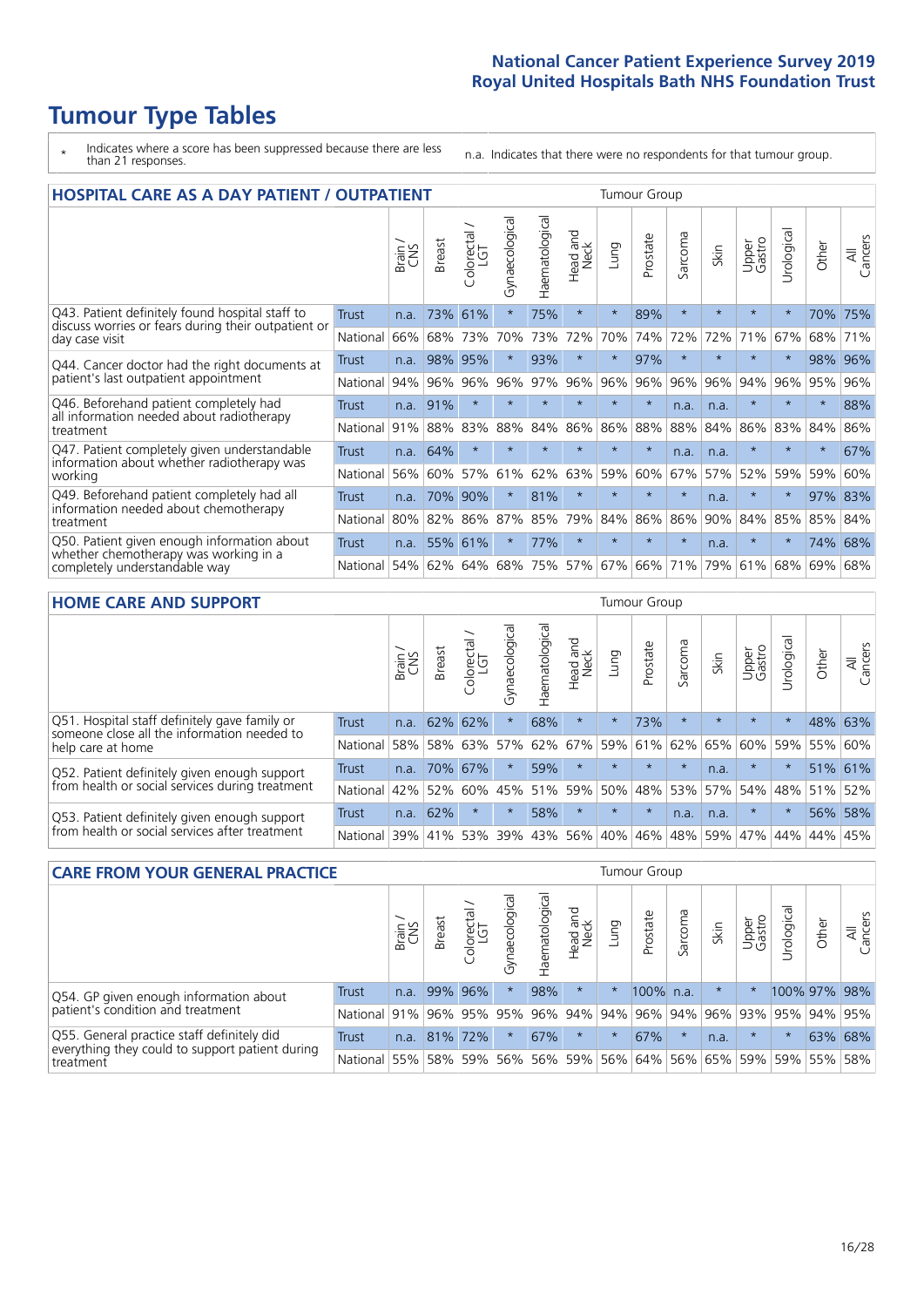# **Tumour Type Tables**

- \* Indicates where a score has been suppressed because there are less than 21 responses.
- n.a. Indicates that there were no respondents for that tumour group.

| <b>YOUR OVERALL NHS CARE</b> |  |  |
|------------------------------|--|--|
|------------------------------|--|--|

| <b>YOUR OVERALL NHS CARE</b>                                                                    |              |       |               |            |                |                |                         |         | <b>Tumour Group</b> |         |         |                 |            |              |                |  |  |
|-------------------------------------------------------------------------------------------------|--------------|-------|---------------|------------|----------------|----------------|-------------------------|---------|---------------------|---------|---------|-----------------|------------|--------------|----------------|--|--|
|                                                                                                 |              | Brain | <b>Breast</b> | Colorectal | Gynaecological | Haematological | aad and<br>Neck<br>Head | Lung    | Prostate            | Sarcoma | Skin    | Upper<br>Gastro | Jrological | Other        | All<br>Cancers |  |  |
| Q56. Different people treating and caring for<br>patient always work well together to give best | <b>Trust</b> | n.a.  | 78%           | 75%        | $\star$        | 78%            | $\star$                 | $\star$ | 81%                 | $\star$ | $\star$ | $\star$         | 91%        | 74%          | 78%            |  |  |
| possible care                                                                                   | National     | 60%   | 73%           | 73%        | 69%            | 75%            | 73%                     | 73%     | 75%                 | 70%     | 79%     | 69%             | 74%        | 68%          | 73%            |  |  |
| Q57. Patient given a care plan                                                                  | Trust        | n.a.  | $30\%$        | 39%        |                | 36%            | $\star$                 | $\star$ | 64%                 | $\star$ |         |                 |            | 43% 25%      | 37%            |  |  |
|                                                                                                 | National     | 36%   | 41%           | 40%        | 34%            | 36%            | 39%                     | 36%     | 40%                 | 34%     | 44%     | 36%             |            | 33% 31% 38%  |                |  |  |
| Q58. Overall the administration of care was good                                                | Trust        | n.a.  | 96%           | 85%        |                | 92%            | $\star$                 | $\star$ | 94%                 | $\star$ |         | $\star$         |            | 84% 100% 93% |                |  |  |
| or very good                                                                                    | National     | 85%   | 90%           | 88%        | 87%            | 91%            | 90%                     | 90%     | 88%                 | 88%     | 90%     | 86%             | 85%        | 87%          | 89%            |  |  |
| Q59. Patient felt length of time for attending<br>clinics and appointments for cancer was about | Trust        | n.a.  | 82%           | 72%        |                | 61%            | $\star$                 | $\star$ | 79%                 | $\star$ | $\star$ |                 | 84%        | 64%          | 72%            |  |  |
| right                                                                                           | National     | 58%   | 68% 73%       |            | 66%            |                | 66% 71%                 | 71%     | 76%                 | 68%     | 73%     | 66%             |            | 75% 64%      | 69%            |  |  |
| Q60. Someone discussed with patient whether                                                     | Trust        | n.a.  | 24%           | 39%        |                | 49%            | $\star$                 | $\star$ | 38%                 | $\star$ | $\star$ | $\star$         | 17%        | 31%          | 35%            |  |  |
| they would like to take part in cancer research                                                 | National     | 42%   | 30%           | 32%        | 31%            | 33% 21%        |                         | 34%     | 31%                 | 36%     | 20%     | 36%             | 21%        | 32%          | 30%            |  |  |
| Q61. Patient's average rating of care scored from<br>very poor to very good                     | Trust        | n.a.  | 9.1           | 8.8        | $\star$        | 9.0            | $\star$                 | $\star$ | 8.8                 | $\star$ | $\star$ | $\star$         | 9.1        | 8.8          | 8.9            |  |  |
|                                                                                                 | National     | 8.6   | 8.9           | 8.8        | 8.7            | 8.9            | 8.8                     | 8.8     | 8.8                 | 8.8     | 8.9     | 8.7             | 8.7        | 8.7          | 8.8            |  |  |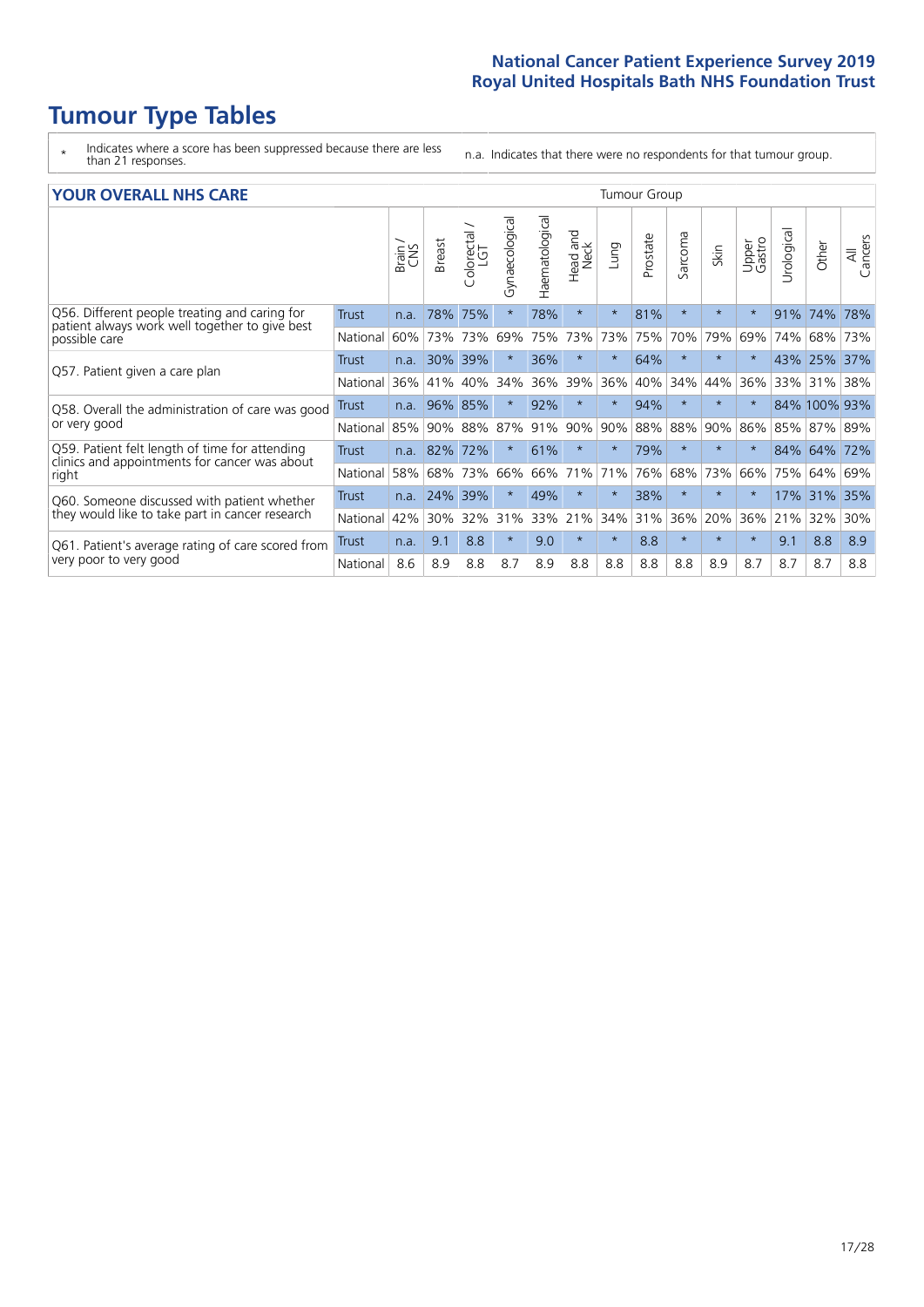### **Year on Year Charts**





#### **DIAGNOSTIC TESTS**





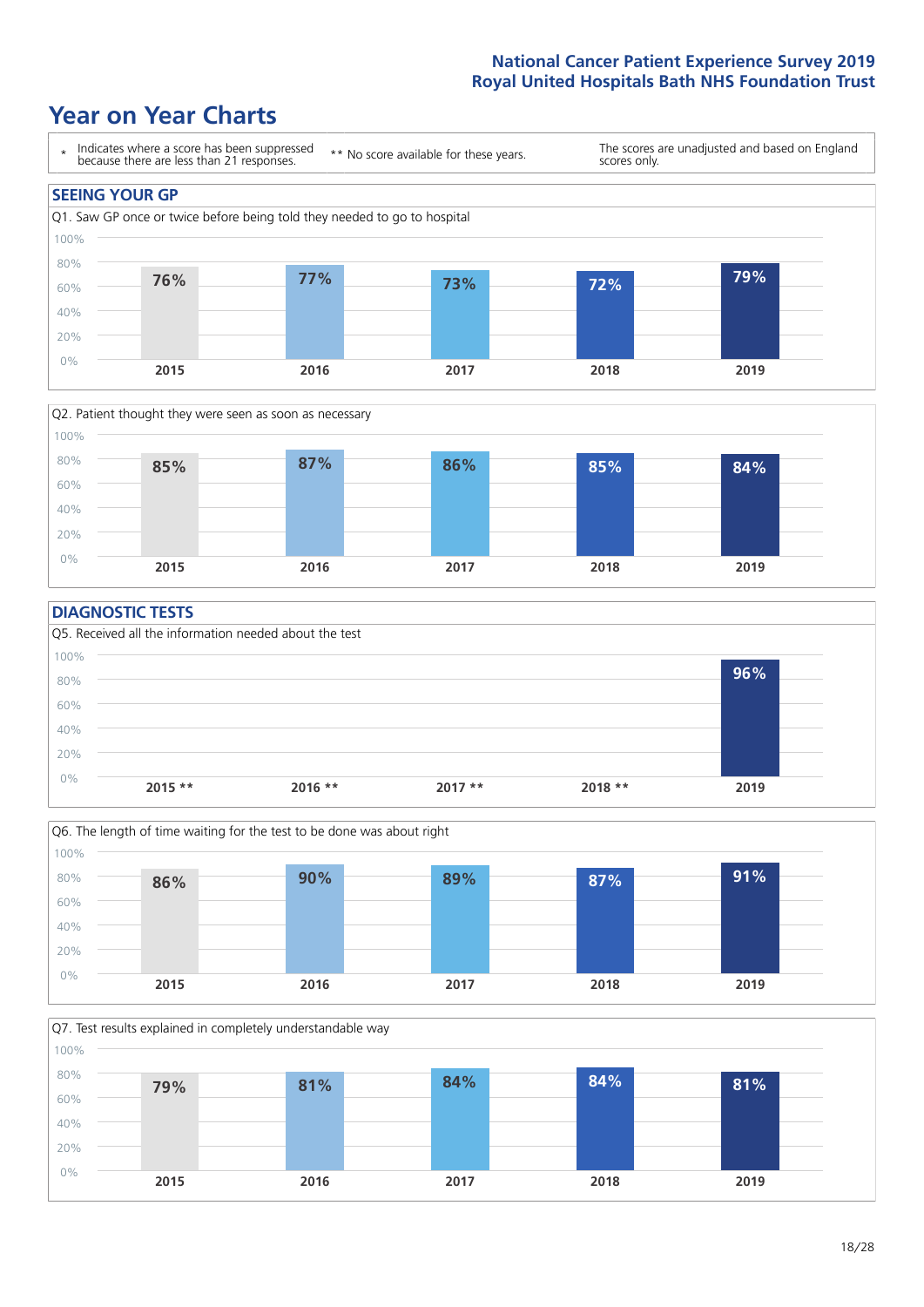### **Year on Year Charts**









### **DECIDING THE BEST TREATMENT FOR YOU** Q14. Patient felt that treatment options were completely explained 0% 20% 40% 60% 80% 100% **2015 2016 2017 2018 2019 82% 84% 84% 82% 84%**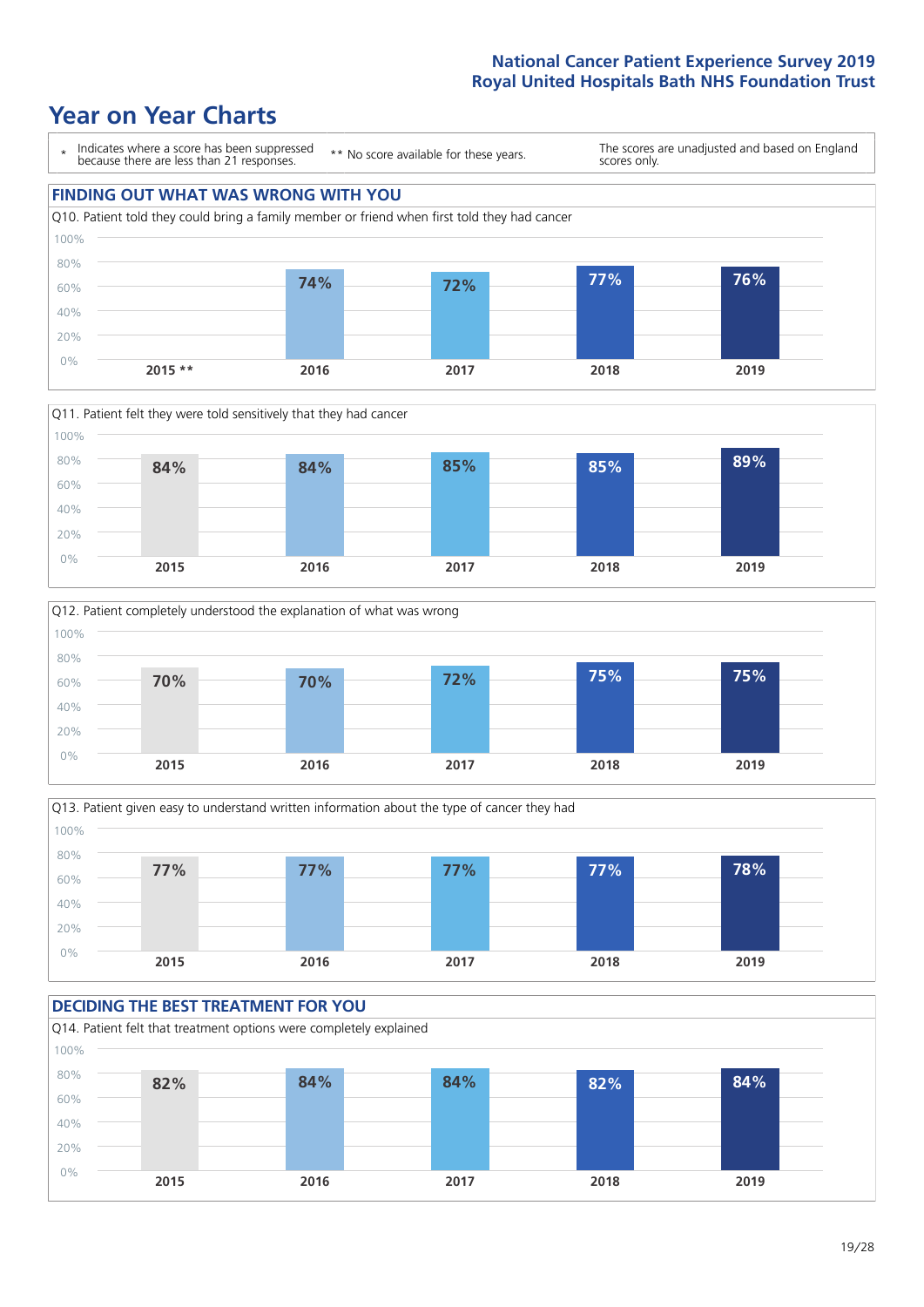





Q18. Patient definitely involved as much as they wanted in decisions about care and treatment  $0%$ 20% 40% 60% 80% 100% **2015 \*\* 2016 \*\* 2017 \*\* 2018 \*\* 2019 85%**

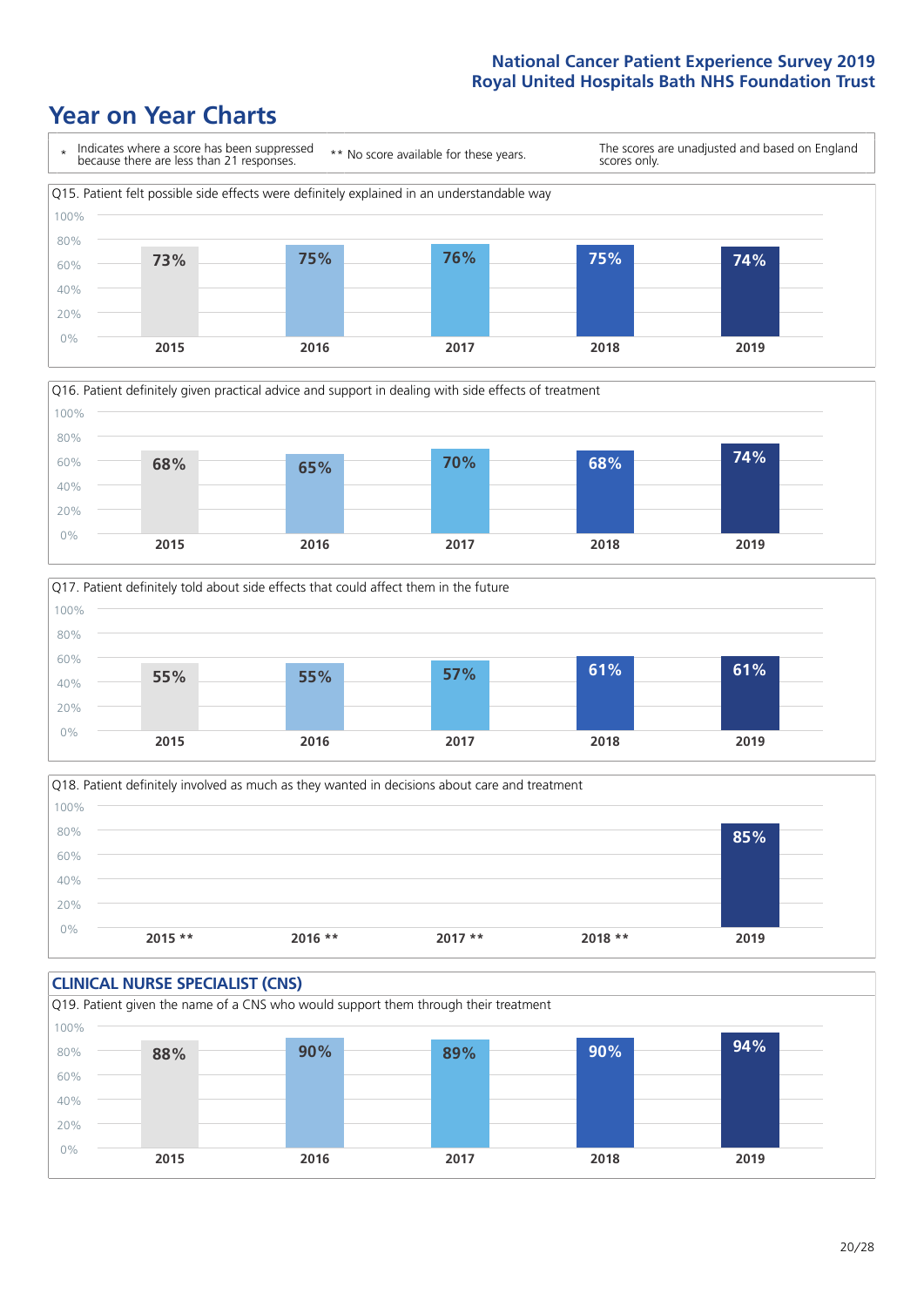







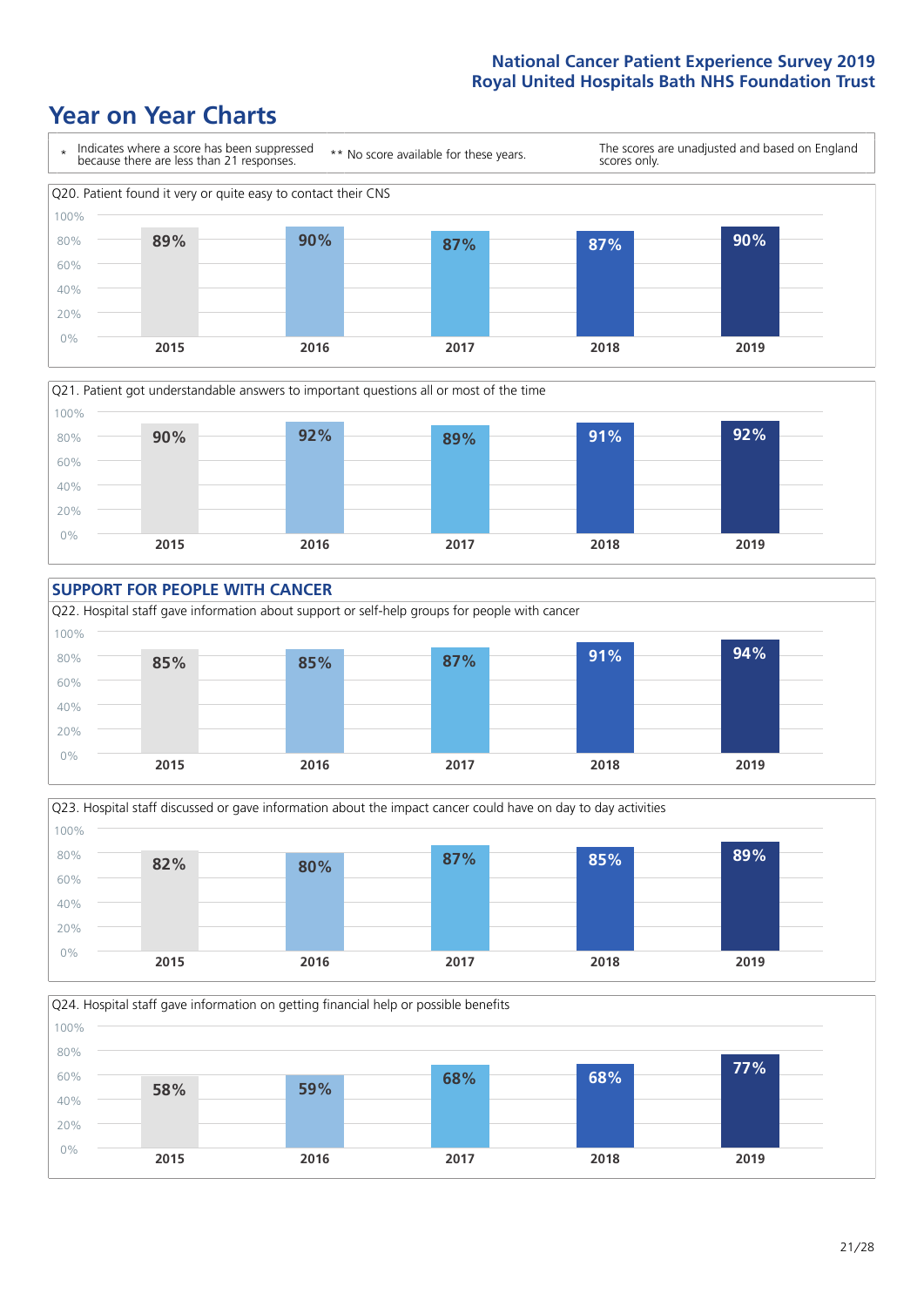### **Year on Year Charts**



#### **OPERATIONS**





### **HOSPITAL CARE AS AN INPATIENT** Q30. Hospital staff didn't talk in front of patient as if patient wasn't there 0% 20% 40% 60% 80% 100% **2015 \*\* 2016 \*\* 2017 \*\* 2018 \*\* 2019 85%**

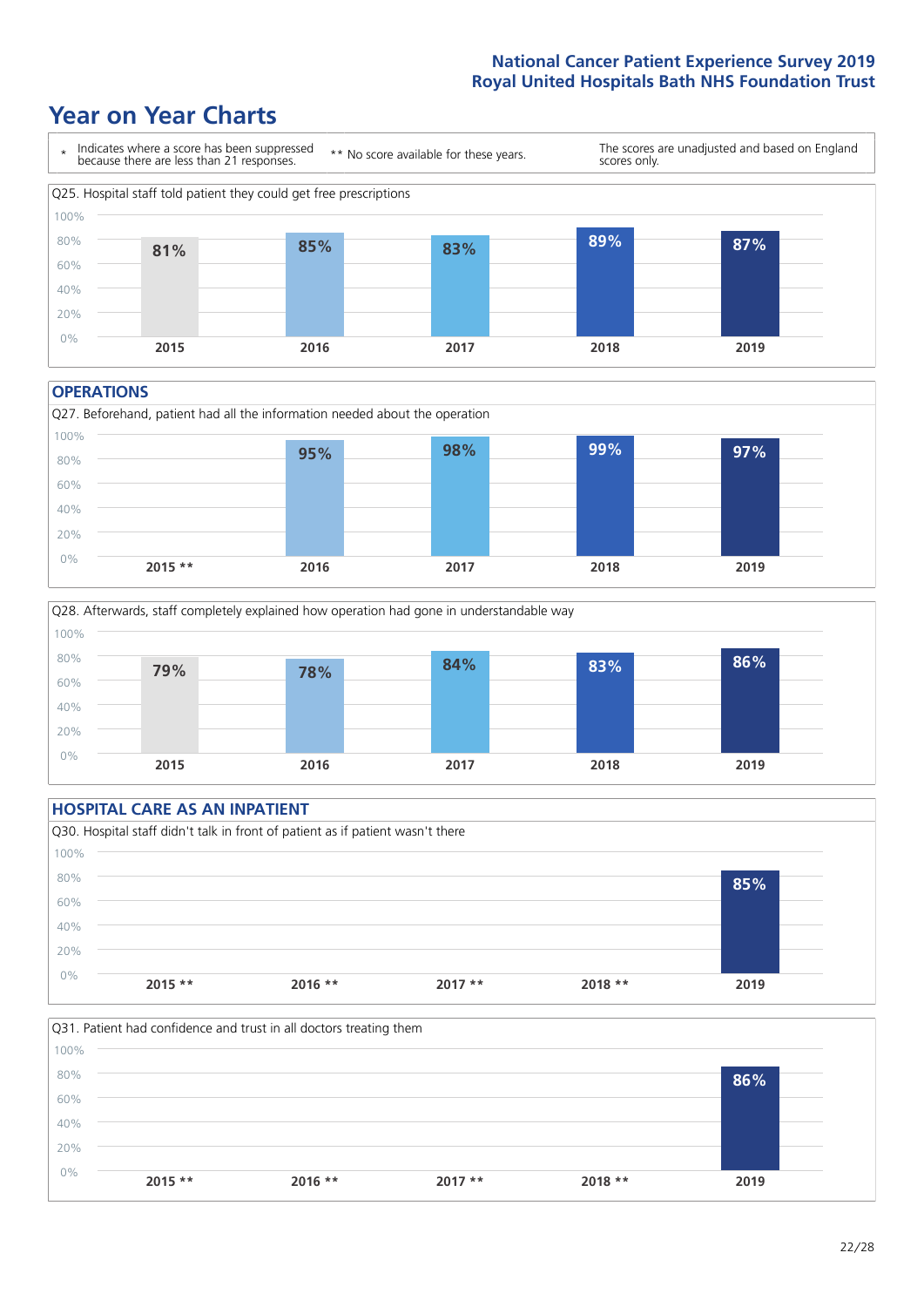







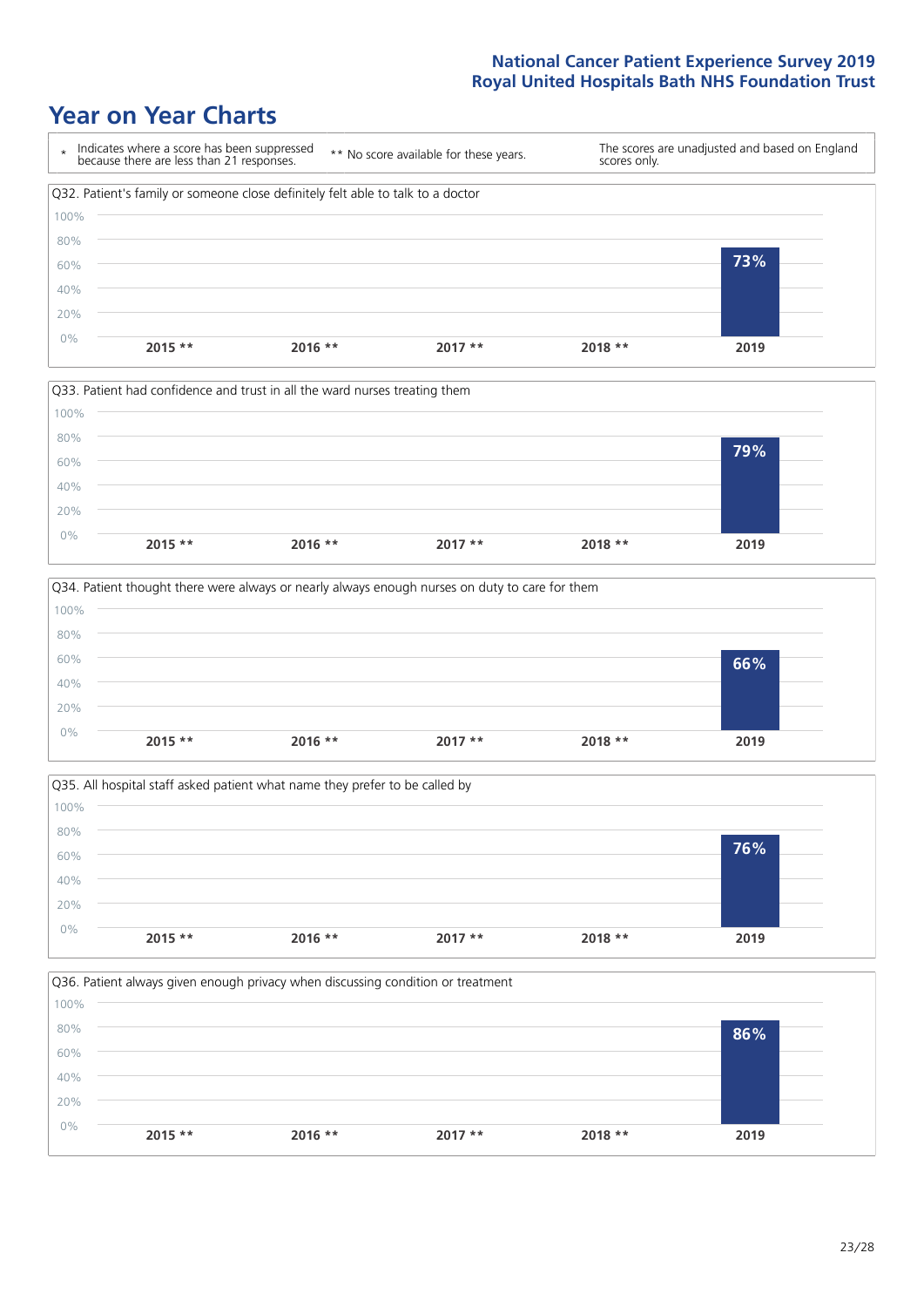







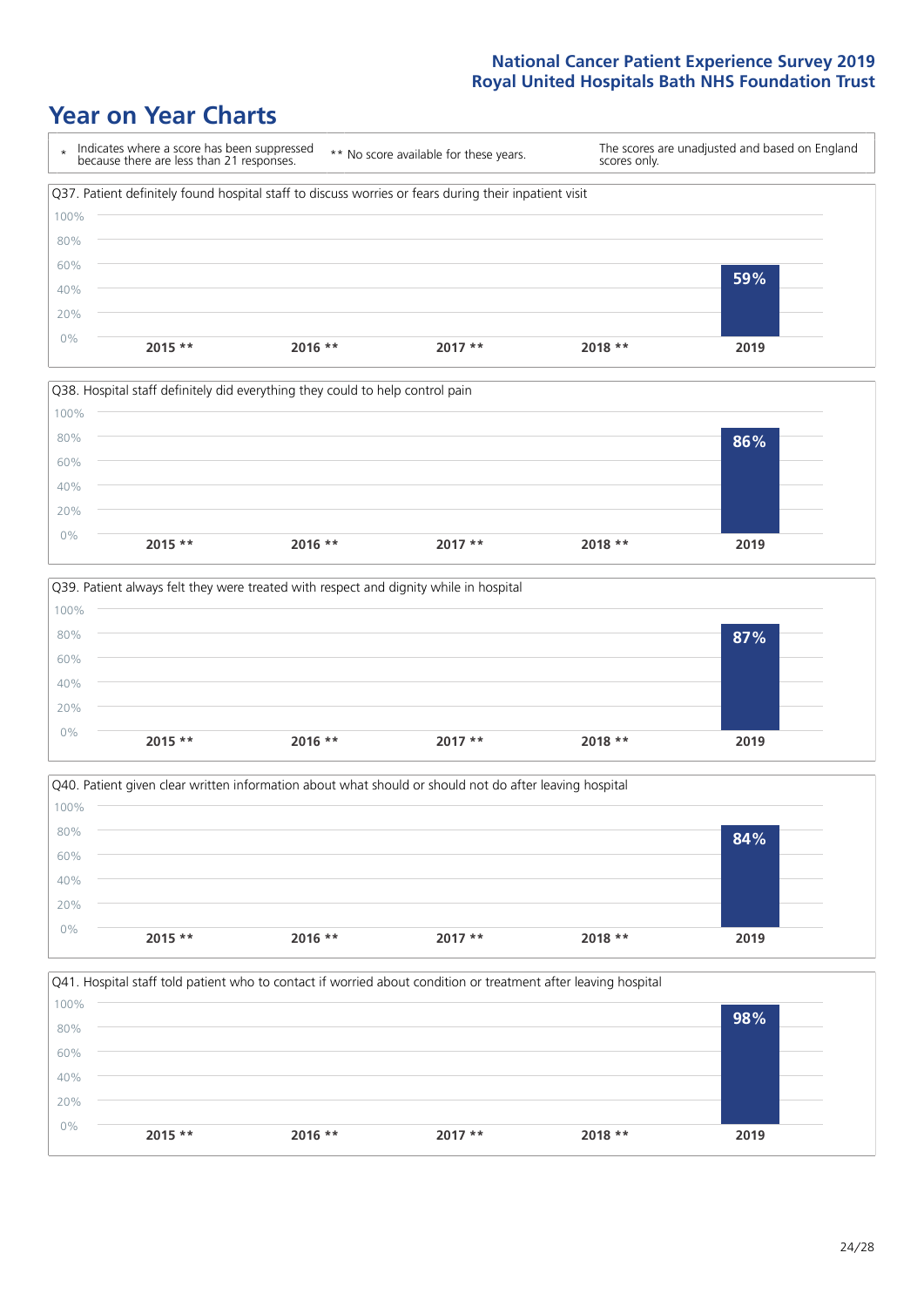







Q49. Beforehand patient completely had all information needed about chemotherapy treatment 100%

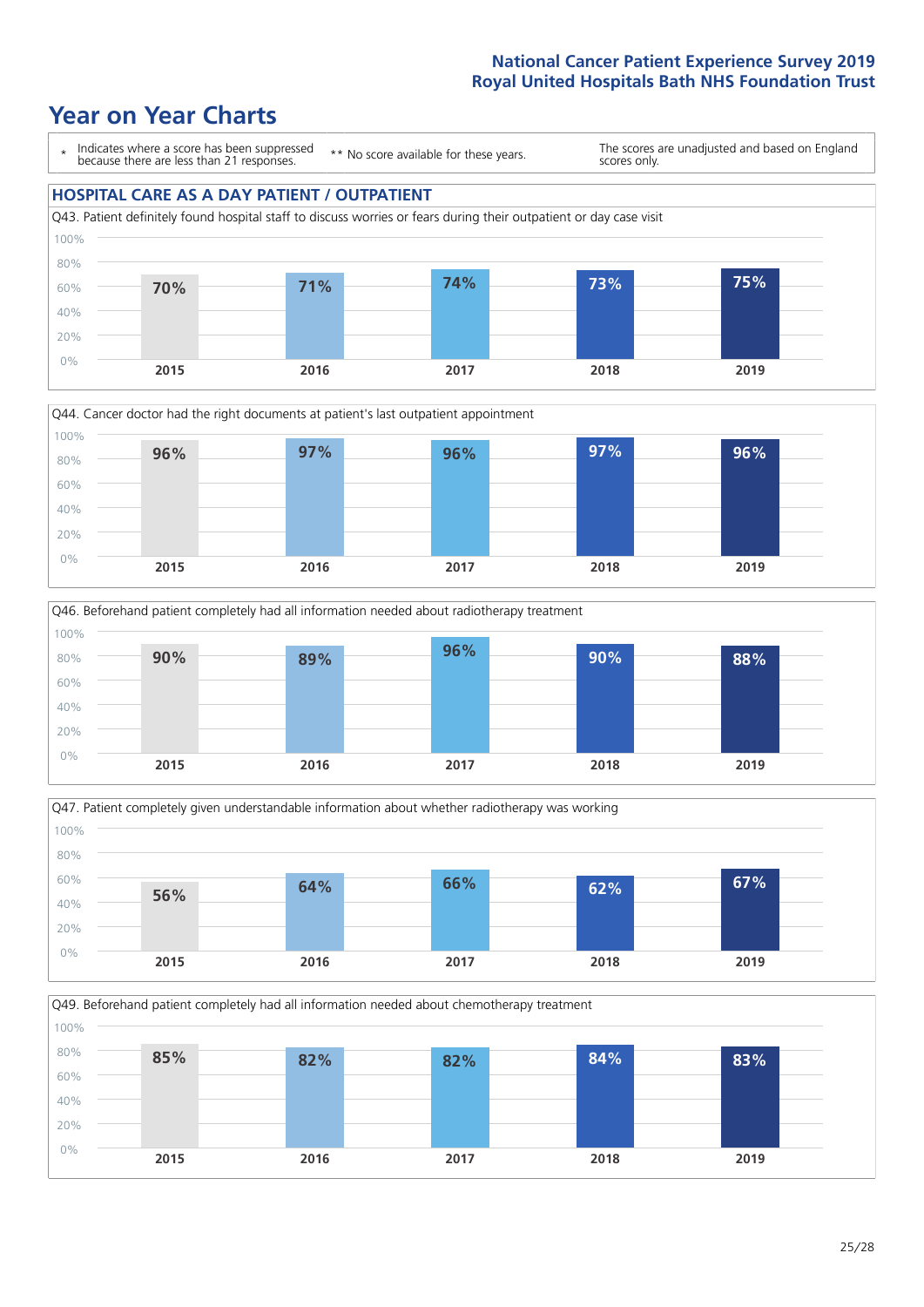### **Year on Year Charts**



#### **HOME CARE AND SUPPORT**







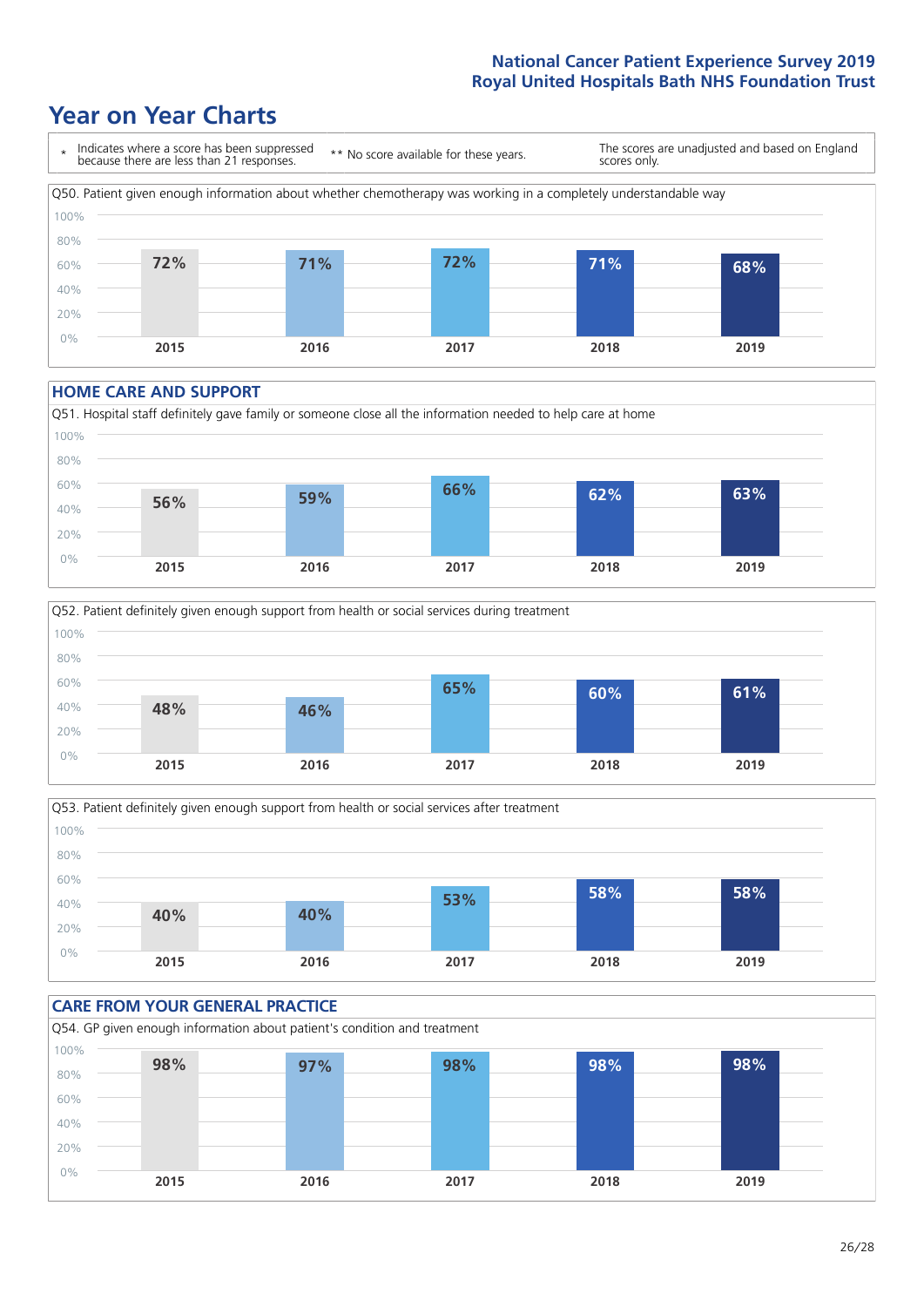### **Year on Year Charts**



#### **YOUR OVERALL NHS CARE**







Q59. Patient felt length of time for attending clinics and appointments for cancer was about right 0% 20% 40% 60% 80% 100% **2015 2016 2017 2018 2019 63% 67% 72% 72% 72%**